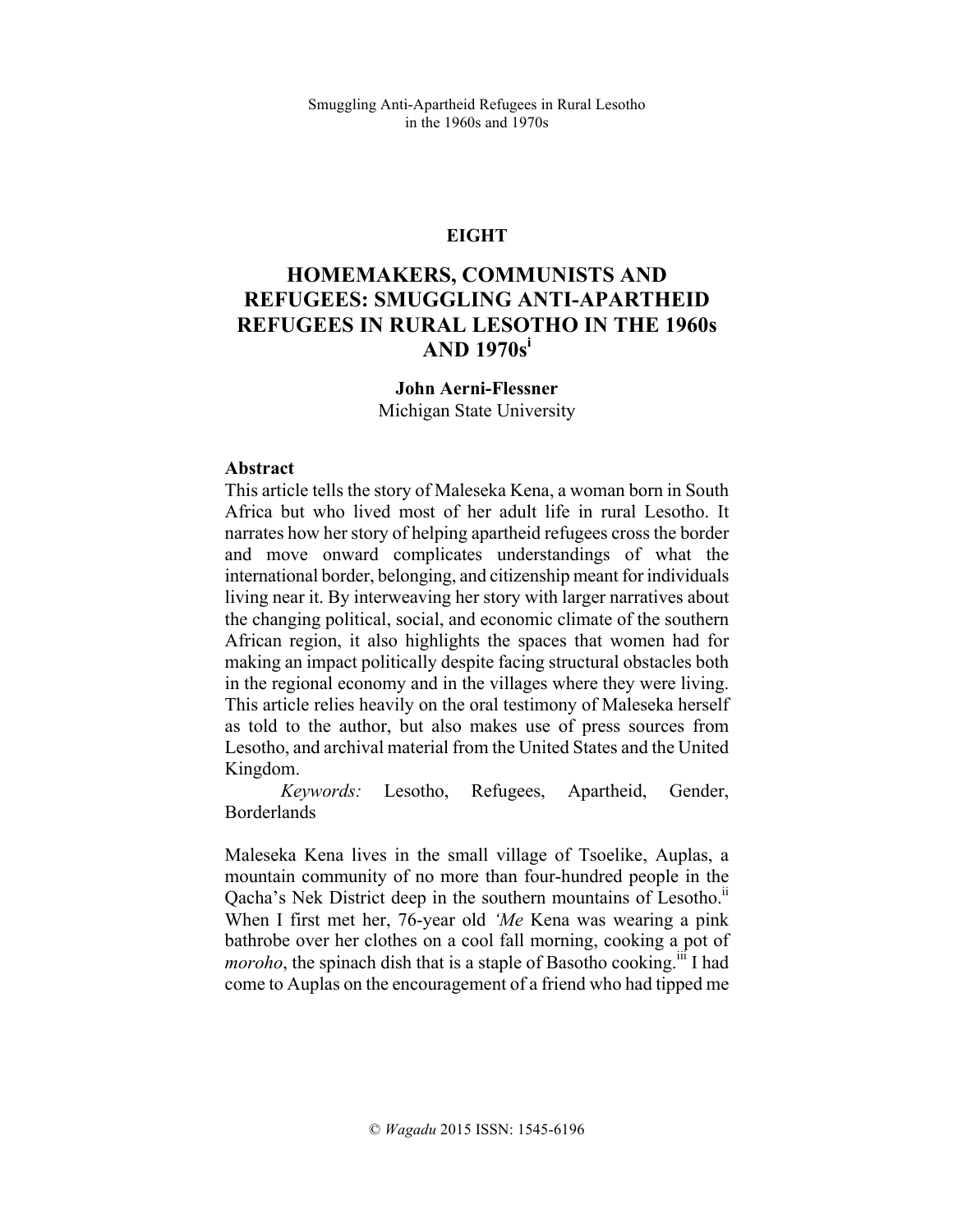off that her husband, Jacob Kena, an influential member of the Communist Party of Lesotho, would make a great interview for my research on independence-era Lesotho. As a tall, blond-haired, white, male American researcher, I stand out in most places in Lesotho, but especially so in a rural village like Auplas. My friend, Chris Conz, was an American Peace Corps volunteer who was stationed in the village, teaching at the local secondary school. Conz had been interviewing Jacob Kena extensively for his own oral history project, and after he met me and learned about my research, Chris suggested I should come to conduct an interview with *Ntate* Kena. After eight hours of bus rides from the capital Maseru, and a mile walk down the dirt road that leads to the village, I found that *Ntate* Kena was out of town that week. As it turned out, this was to my great fortune. Communist Party members, even old ones, are common in Southern Africa, as are accounts of their role in the liberation struggle (Lerumo, 1971; Maloka, 2002; Edgar, 2005). The South African Communist Party played an integral role in the fight against apartheid and is today part of the governing ANC-coalition government. In a case of research serendipity, this allowed me to interview *'Me* Kena instead. Her story of life, child-rearing, border crossing, refugee smuggling, and political involvement as a woman in rural Lesotho turned out to be more compelling from the standpoint of understanding how apartheid and issues of local identity impacted lives in communities on the periphery of the apartheid state. Her story illuminates larger narratives about belonging, citizenship, and understandings of ethnicity in Southern Africa during the 1960s and 1970s.

*'Me* Kena raised seven children in Auplas, while also helping to smuggle political refugees from apartheid South Africa into Lesotho, an enclave country completely surrounded by its larger neighbor. These individuals came looking to escape arrest and detention, and to move onward to more hospitable locations, both within Lesotho and beyond the borders of this small land-locked country. She did much of this with the intermittent physical presence and economic support of her husband, who was often engaged in clandestine work in South Africa, spent two years in jail in Lesotho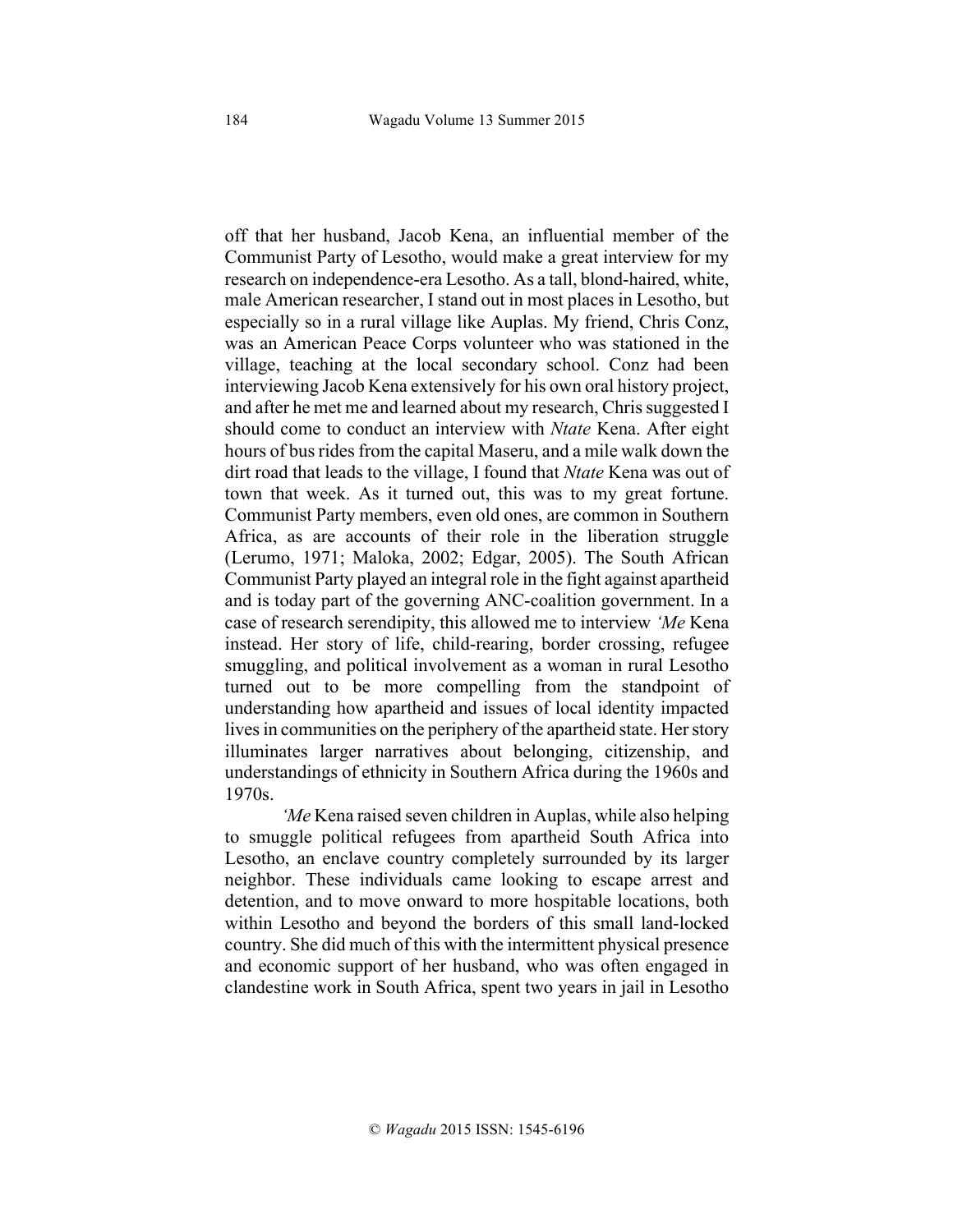for his political work, and then fled into exile in the 1970s because of a crackdown in Lesotho on political opposition. *'Me* Kena's story is remarkable for her personal strength, but also because it is emblematic of the challenges faced by women on the periphery of the apartheid regime, who often had to raise families in the absence of men, gone for political or economic reasons. It also highlights how the global struggle against apartheid played out in the local politics and daily lives of individuals in border communities. Finally, it shows how definitions of citizenship and belonging were much more contingent, fluid, and up for negotiation on the border than a view from the state capital would have us believe. People in border communities, but more especially women who made up a majority of the population, had space to allow, accept, and challenge who could be or become a member of their community—belonging—that has ramifications to the present. This is *'Me* Kena's story, and to her I owe a great debt for sharing it with a total stranger. *Kea leboha, 'Me!iv*

## **Personal Background**

In the middle of our interview about how she and the community in Auplas viewed independence for Lesotho (which came in 1966), I asked Maleseka how she heard information from outside her community. I was taken by surprise when she noted that much of her information on the political situation in the region came from "others who were fleeing the country...I would help them get to Maseru." This revelation changed the interview from one about general perceptions of politics in Lesotho, to a wider conversation about political refugees in Auplas, and how Maleseka helped them escape the apartheid authorities.

When I knocked on her door, '*Me* Kena had no idea who I was or what motives I had for being there. She did interrogate me (in Sesotho) after we went through the formal greetings that are necessary for polite conversation in Lesotho, and I explained myself and my research. I mentioned that I was staying with *Ntate* Chris, an American Peace Corps Volunteer in Auplas who had spent significant time with her husband talking about his history with Communist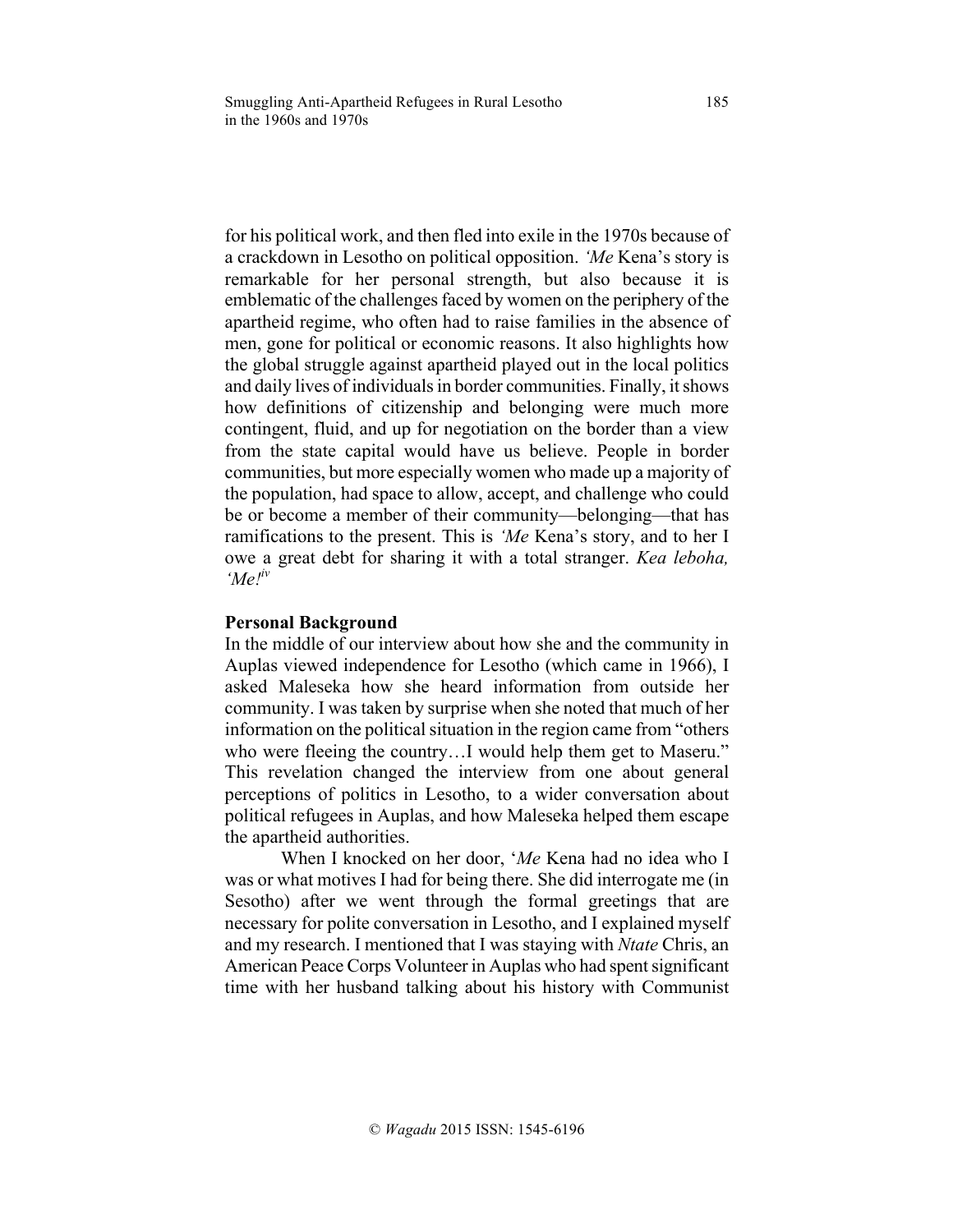Party politics, both in South Africa and Lesotho. During this period (while she was cooking), she was feeling me out and quizzing my on my involvement with Lesotho, which had previously also included a year teaching high school in the rural Maseru District, a fact that helped me better understand rural life and likely appealed to a woman who put so much stock on formal education for her children. She consented to an interview with me, but did not want it recorded. This may have been in part because I was a stranger, because of her long involvement with clandestine politics, or perhaps just to give some plausible deniability to statements that might be attributed to her. In oral history, this is not an uncommon phenomenon, and she was not the only person I interviewed who did not want the conversation recorded (Abrams, 2010). I was taking notes during our conversation in shorthand, which I then typed up into a full question-and-answer script when I returned to my house in Maseru. This is why there are so few direct quotations from '*Me* Kena in this piece, and why I have tried to set up a conversation between what she told me, and the other histories that I narrate throughout this paper. This is both to stay true to her story, but also to allow me, as narrator, to tell a story without devaluing or attempting to speak too much "for" *'Me* Kena (Alcoff, 1991).

Maleseka Kena was born Maleseka Letsie in a township outside Matatiele in what was then the Cape Province of South Africa, but is in today's Eastern Cape Province. Her parents were ethnically Basotho and related to the royal lineage in Lesotho, but they resided in South Africa. People speaking Sesotho and practicing Sesotho culture had lived in the area for generations, even as the formal border placed them in South Africa in the  $19<sup>th</sup>$  century. Maleseka completed primary and some high school before Bantu Education policies forced her from school in 1954. In that same year she took a job as an assistant teacher in the remote region of Mashai (Qacha's Nek District) in colonial Basutoland. It was there she met Jacob Kena, who had been born and raised in Tsoelike Auplas, but who was working away from home as a government agricultural demonstrator. Until 1963, there were no formal border controls between Lesotho and South Africa, so individuals could cross and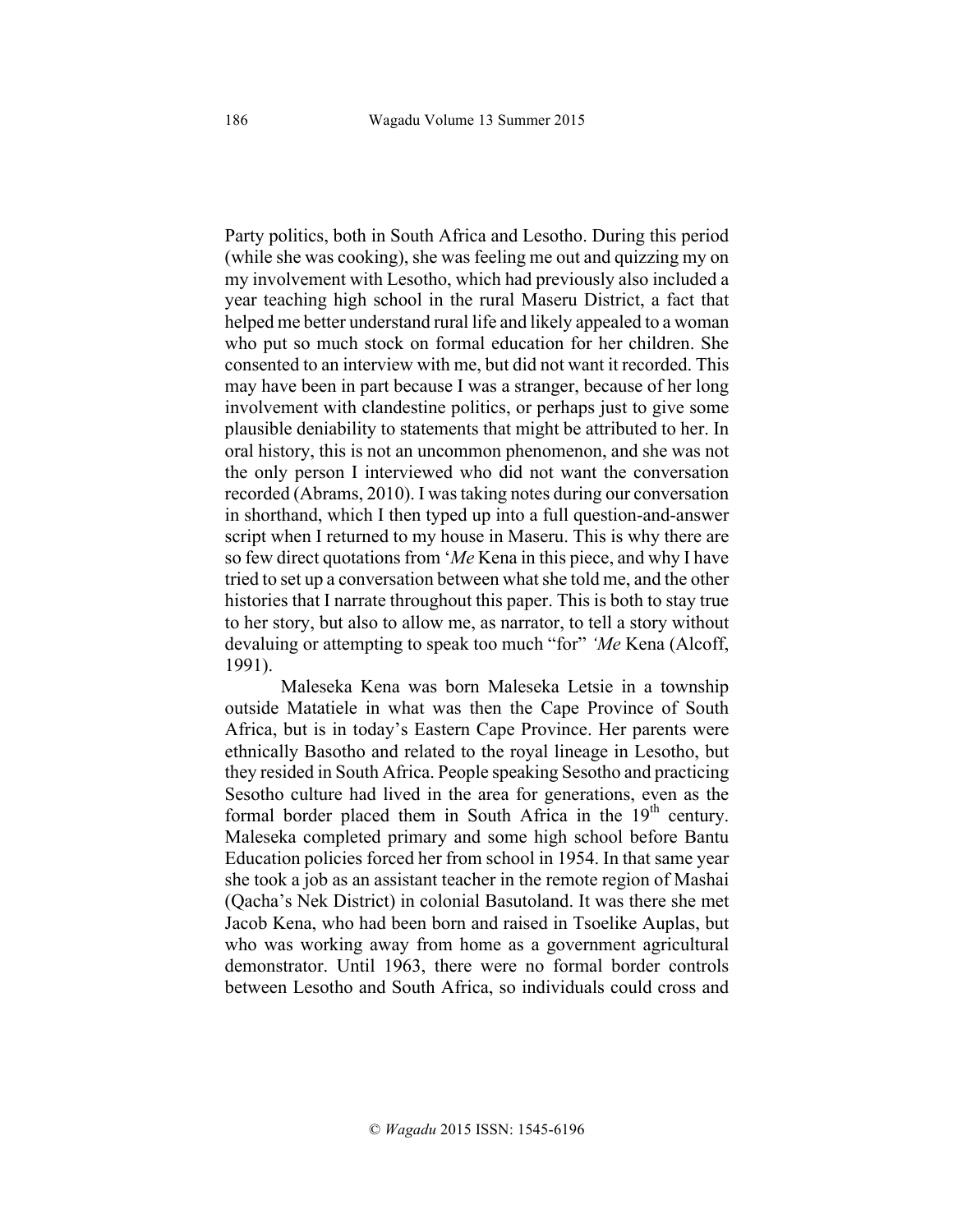work without a passport (Ambrose, n.d.). Maleseka and Jacob were married in 1956, and the first of their seven children was born in the same year. The Kena family moved back and forth between Lesotho and South Africa from 1956 until 1964, following jobs and Jacob's budding political career. In 1964, however, they moved to Lesotho permanently as Jacob, who was active in the underground African National Congress (ANC) as well as the South African Communist Party (SACP), feared arrest. Maleseka, also politically active, was a member of the ANC and involved in its Women's League. Maleseka noted that both of them were unable to return to South Africa as they were banned/feared detention from some point after the Sharpeville Massacre and subsequent State of Emergency in 1960. Thus, moving to Lesotho afforded them a chance to keep their family together, and to stay out of apartheid prisons.

The Kena family settled in the small village of Auplas as it was Jacob's home and they moved in with his mother. Jacob was gone from Auplas, however, for long periods of time. He maintained his positions in underground South African political organizations, but was also a member of the Central Committee of the Communist Party of Lesotho (CPL) from the early 1960s. He would later run unsuccessfully for Parliament on the Communist ticket for the Tsoelike constituency in the 1970 elections. After the 1970 coup, Jacob spent two years in jail in Lesotho, fleeing the country after his release and winding up in exile in other southern African countries and the Eastern Bloc. Thus, for much of the 1960s and 1970s, Maleseka was left to fend for herself in a rural mountain village in a country she did not originally call her own, with seven children to support.

### **The Lesotho Context and Refugees in Qacha's Nek District**

Female headed households in Lesotho, especially the rural areas, were (and continue to be) quite common because many working-age men were away. They took labor contracts in the factories and mines of South Africa that ranged in duration from six to eleven months a year (Murray, 1981). Though Maleseka's situation was slightly different because her husband was off on political work rather than a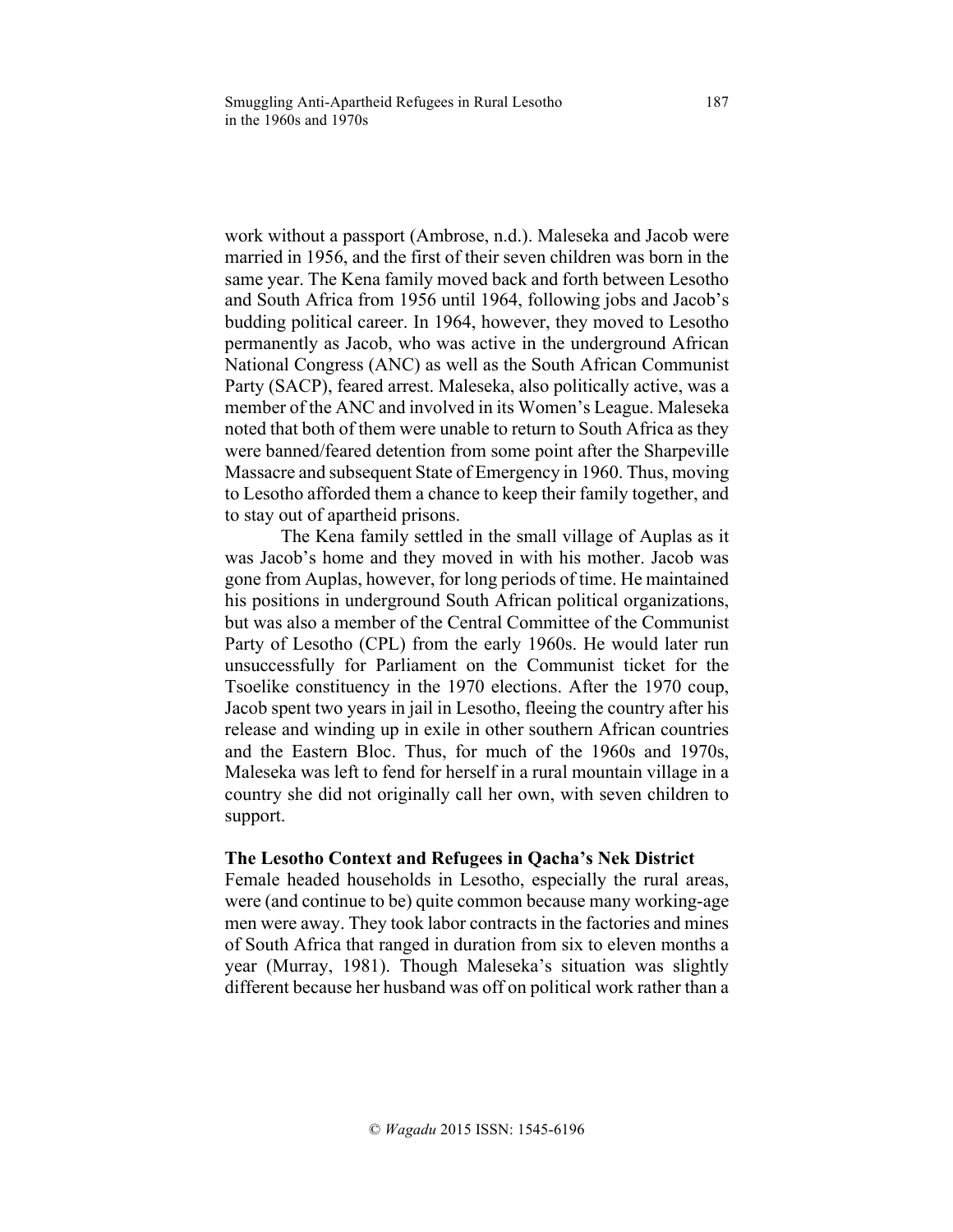labor contract, the fact that she was left to raise children and manage the family homestead with only intermittent income coming in from her husband made her situation quite common in the village. While her husband was away, Maleseka supported her family by selling farm products that she raised like grain, beans, and peas, as well as small animals. She had a grain mill where she charged a fee to turn her neighbors' maize into flour, and ran a dress business sewing clothes that served local people as well as postal customers as far away as Johannesburg and Sebokeng in South Africa. While her range of economic activities was, perhaps, wider than many in rural Lesotho, her strategies were quite typical for female-headed households in the region. Sharp and Spiegel (1990) found that women in the rural Transkei, directly across the border from the Qacha's Nek District, utilized similar strategies to supplement the meager earnings of their migrant-labor husbands (538-539). The money that she earned from these ventures went to inputs for farm production, staple good purchases, and, most importantly, to the education of her children, all of whom she put through high school and beyond. She also used some of the money to support the refugees that came to her house in the village. While her work with refugees clearly differentiates her from most of her neighbors, her economic position was similar to that of other women in the village and across the region, and is emblematic of the structural problems that femaleheaded, rural households faced.

Maleseka channeled her political work into groups on both sides of the South Africa/Lesotho border. Despite her husband being a key figure in the Communist Party in Lesotho and South Africa, she never joined either party. Maleseka was always a committed ANC supporter, and she participated to some extent in party politics in Lesotho around the time of independence. She mentioned that her husband was friends with members of the Basotho Congress Party (BCP) and she was a rank-and-file member of the party, as well as a member of its Women's League. She quit the BCP Women's League, however, as "they were just there, not doing anything." To my best understanding, this happened shortly after Lesotho's independence in 1966. Her disillusionment with the BCP came to a head in 1974 and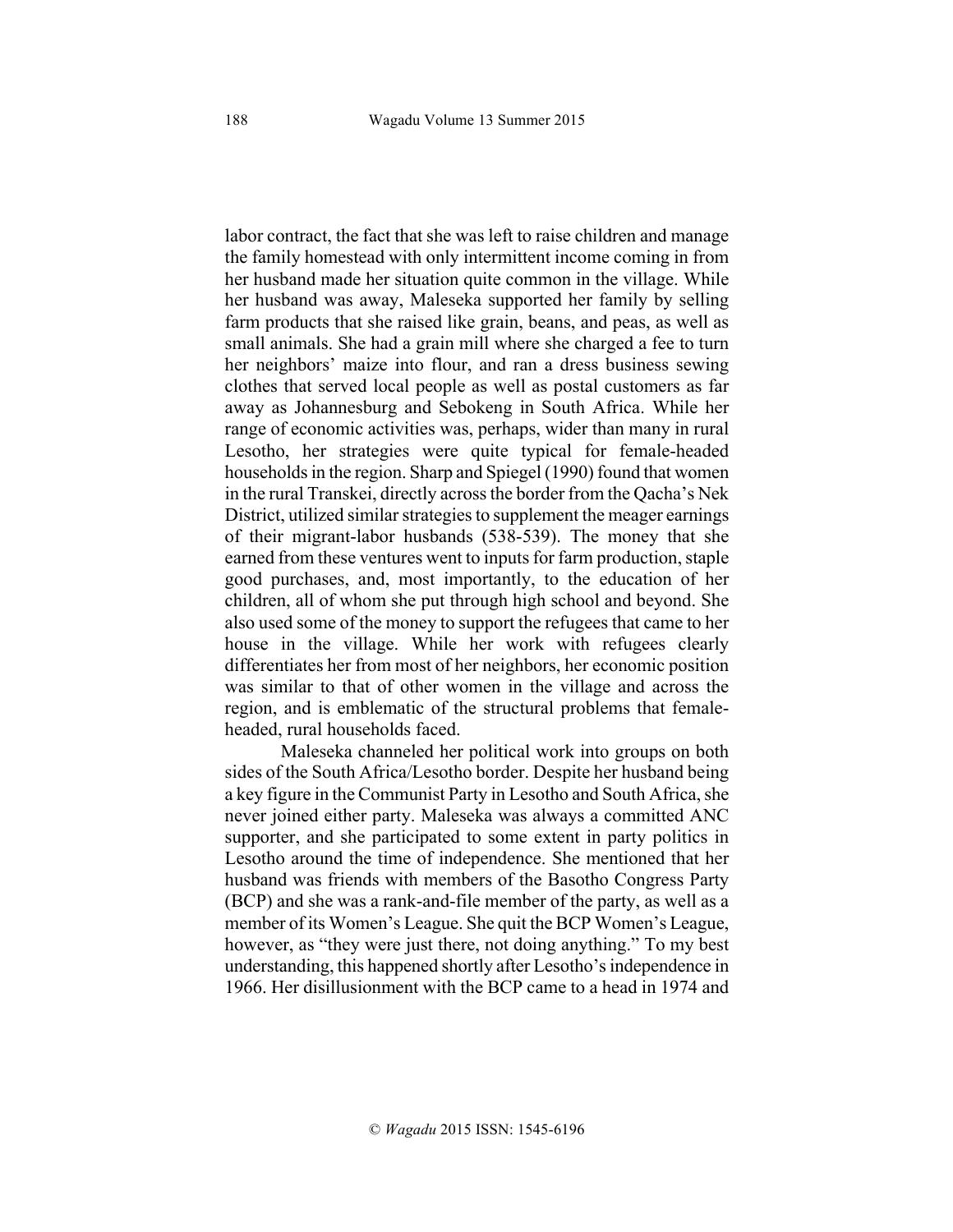she quit the party after its leader, Ntsu Mokhehle, went into exile in Botswana. He received support from the apartheid regime for his underground military, the Lesotho Liberation Army, which was attempting to overthrow the undemocratic government of Lesotho. As Maleseka said, she could not support a party that was "working with the Boers." By 1974, however, the internal political situation had drastically changed in Lesotho as the BCP and other opposition parties were banned in the aftermath of the 1970 coup by the Basotho National Party (BNP). Whether her exit from the BCP was in part strategic to help her continue her work with refugees was unclear (Machobane, 1990, pp. 302-6; Khaketla, 1972; Weisfelder, 2002).

Intimately tied up with political questions in Lesotho was the question of how the independent state would interact with the apartheid regime, in particular in the realms of diplomatic relations and economic assistance. A key factor in determining these relations was the role that the state of Lesotho and Basotho individuals would play with the liberation movements in South Africa. The founder of the BCP, Ntsu Mokhehle, was active in the ANC and its militant Youth League alongside future luminaries like Robert Sobukwe, Nelson Mandela, and Oliver Tambo in the 1940s and 1950s (Mphanya, 1990, p. 2). The BCP had been the first explicitly political party founded in Lesotho in 1952 (originally called the Basutoland African Congress, though it changed its name in 1957) and at the start it was closely aligned with the ANC. By the end of the 1950s, however, the BCP was moving toward a closer alignment with Sobukwe's Pan-Africanist Congress (PAC), largely because both Mokhehle and Potlako Leballo, a BCP and ANC member who was born in colonial Basutoland, had close relations with Sobukwe. Leballo would rise to the leadership ranks of the PAC after Sobukwe's imprisonment on Robben Island, and his position cemented ties between the PAC and the BCP in the early and mid-1960s. Before this, Sobukwe came to Maseru to address the 1957 BCP Party Congress, and his speech signaled an early shift in BCP orientation away from the multi-racial ANC toward the PAC (Sobukwe, 1958). This shift away from the ANC might in part explain Maleseka's reluctance to continue her membership in the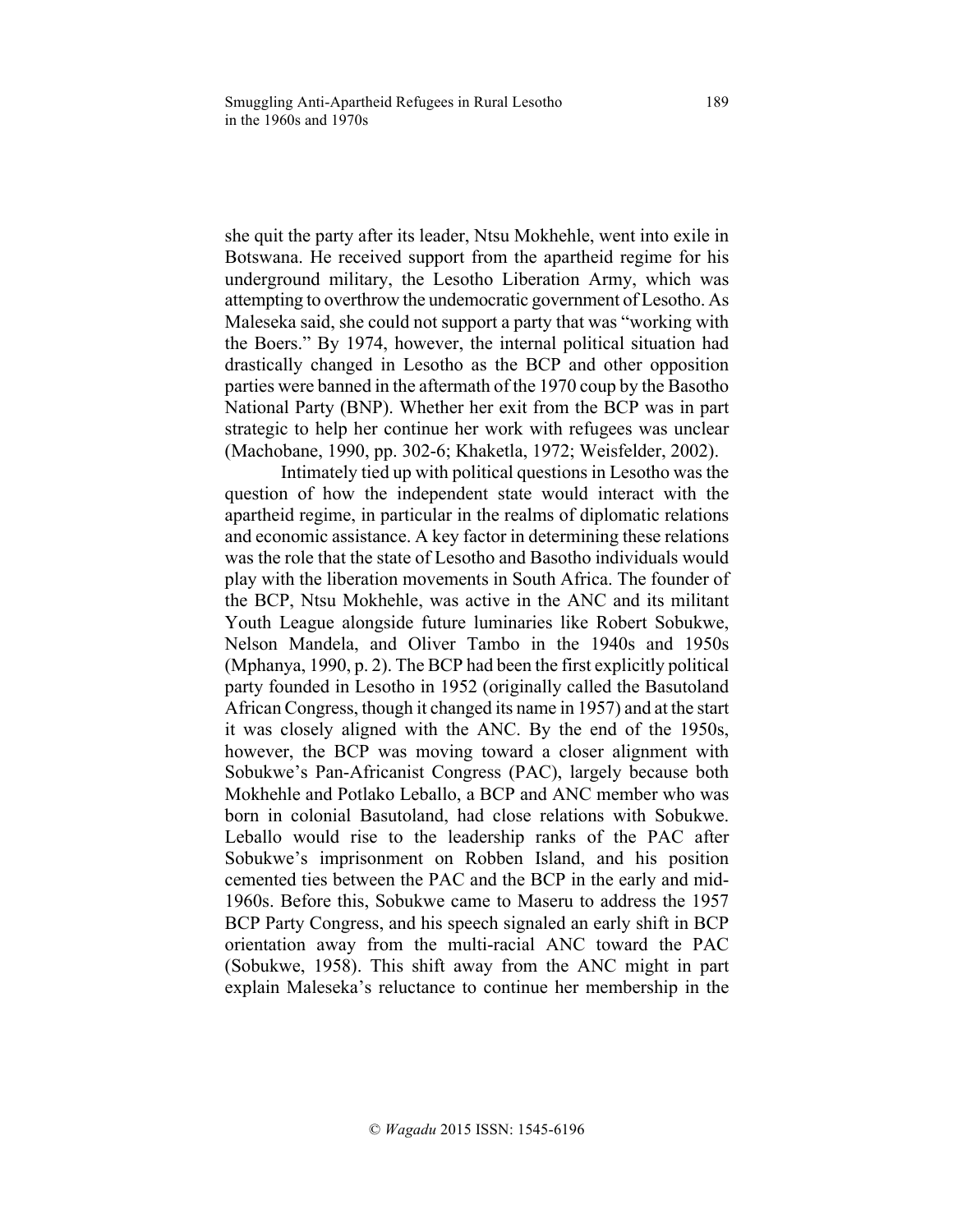BCP Women's League, as she remained a staunch ANC supporter throughout. Her disassociation from active involvement in Lesotho politics was likely also an offshoot of the BNP repression after the 1970 coup. Mountain districtslike Qacha's Nek were a stronghold for Leabua Jonathan's BNP, and Auplas was no exception. She recalled at least one occasion when BNP activists came to her house. While they threatened her, they eventually left without harming her or the children as they were looking for her husband. The political orientation of the BCP with the PAC might have made leaving the party easier for Maleseka, but not being identified with the Lesotho political opposition in the lawless period after the 1970 coup also certainly had benefits for her. The unelected BNP government held power until 1986 when they were overthrown by the military.

In terms of being a location suitable for assisting refugees, Auplas was fortuitously located. Nestled on a ridgeline just to the south of and overlooking the Orange (*Senqu*) River, it was separated from the eastern portions of the Cape Province and western Natal by mountains that made effective and regular border patrol impossible. Auplas was close enough to official border gates at Ramatseliso's and Qacha's Nek that refugees whose papers were in order could cross legally, but it was far enough away that it was quite possible to slip across the unguarded frontier illegally. There was no police post in the village, and the nearest garrison was at the district administrative center of Qacha's Nek, about a fifteen to twenty kilometer walk away. Until it was paved in the mid-2000s, a rough gravel road constructed by volunteer labor in the 1960s served as the only overland connection to other districts and the capital, Maseru. There was, however, an airstrip at Qacha's Nek with regular mail flights. The planes would, for a fee, carry passengers back to Maseru in a relatively quick and easy journey, and it was possible for individuals to travel down from Maseru this way as well. The weak link in this system, however, was the police in Qacha's Nek. They sometimes interdicted the refugees while waiting for the flights, and according to Kena's account, some ended up imprisoned in Lesotho or being returned to the apartheid authorities. However, the vast majority of refugees were able to arrive safely in Maseru through the efforts of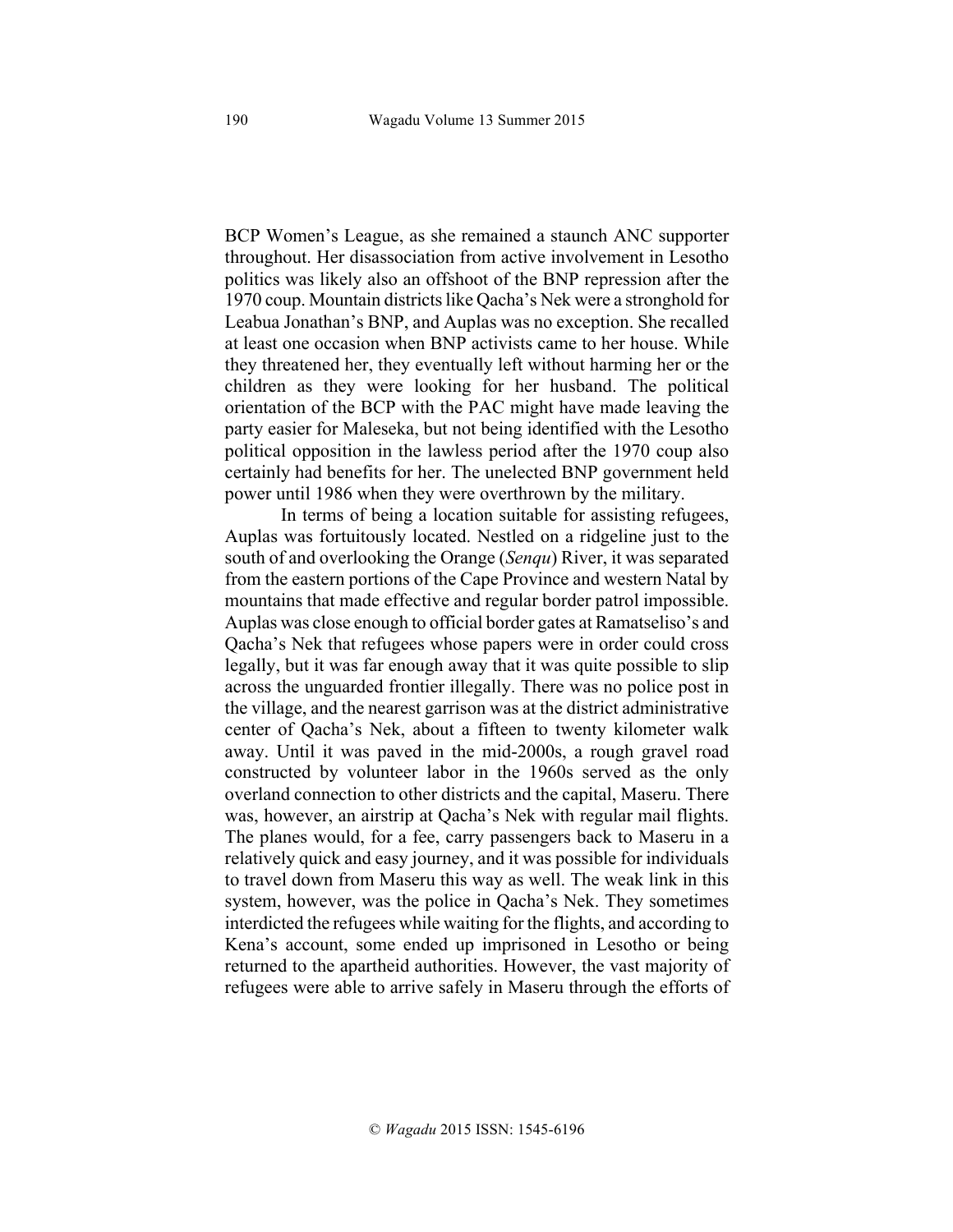Maleseka and her collaborators in Qacha's Nek. This highlights the danger that the refugees faced every step of the way—from their initial journey from South Africa, to crossing the frontier, and even once inside Lesotho—as well as the risks Maleseka was running by using her homestead in this way.

The two southern districts (Qacha's Nek and Quthing) were situated close to areas of deep unrest in South Africa. The Transkei Bantustan, a center of anti-apartheid activism in the 1960s and 1970s, took control of much of the South African side of Lesotho's southern border at its "independence" in 1976. Urban areas that provided much of the support for the Black Consciousness Movement like Umtata in the Transkei, Grahamstown, East London, King Williams Town, and Port Elizabeth in the Eastern Cape, and Durban in Natal, were close enough to make flight to Lesotho feasible. Southern Lesotho was the closest space free from the apartheid regime, and was thus a popular destination for political refugees who had to flee quickly. The South African border districts were also sparsely populated and without a dense white population, which also helped make this an attractive escape route. On the northern and western borders of Lesotho, most of the land (outside the small QwaQwa Bantustan) was white-owned farms, while on the eastern side of the country, the Drakensberg Mountains, separating Lesotho from Natal, were virtually impassable. The southern border, thus, was an attractive option for refugees fleeing apartheid both because it was close and because it offered many relatively safe places to cross. Once in Lesotho there were also organizations set up to help the refugees either settle there or move further north into Zambia, Tanzania, and other independent African countries. The capital Maseru housed offices of the PAC and ANC in exile, which were charged with coordinating local activities in the struggle against apartheid, as well as helping refugees who found their way to Lesotho. They were joined by an ever-growing number of civil society and development organizations from the 1970s which offered refugees a range of educational, vocational, and support services (Rwelamira, 1990; Polhemus, 1985).

Maleseka was not the only one to see the benefit to antiapartheid organizations of the southern districts. Patrick Duncan, who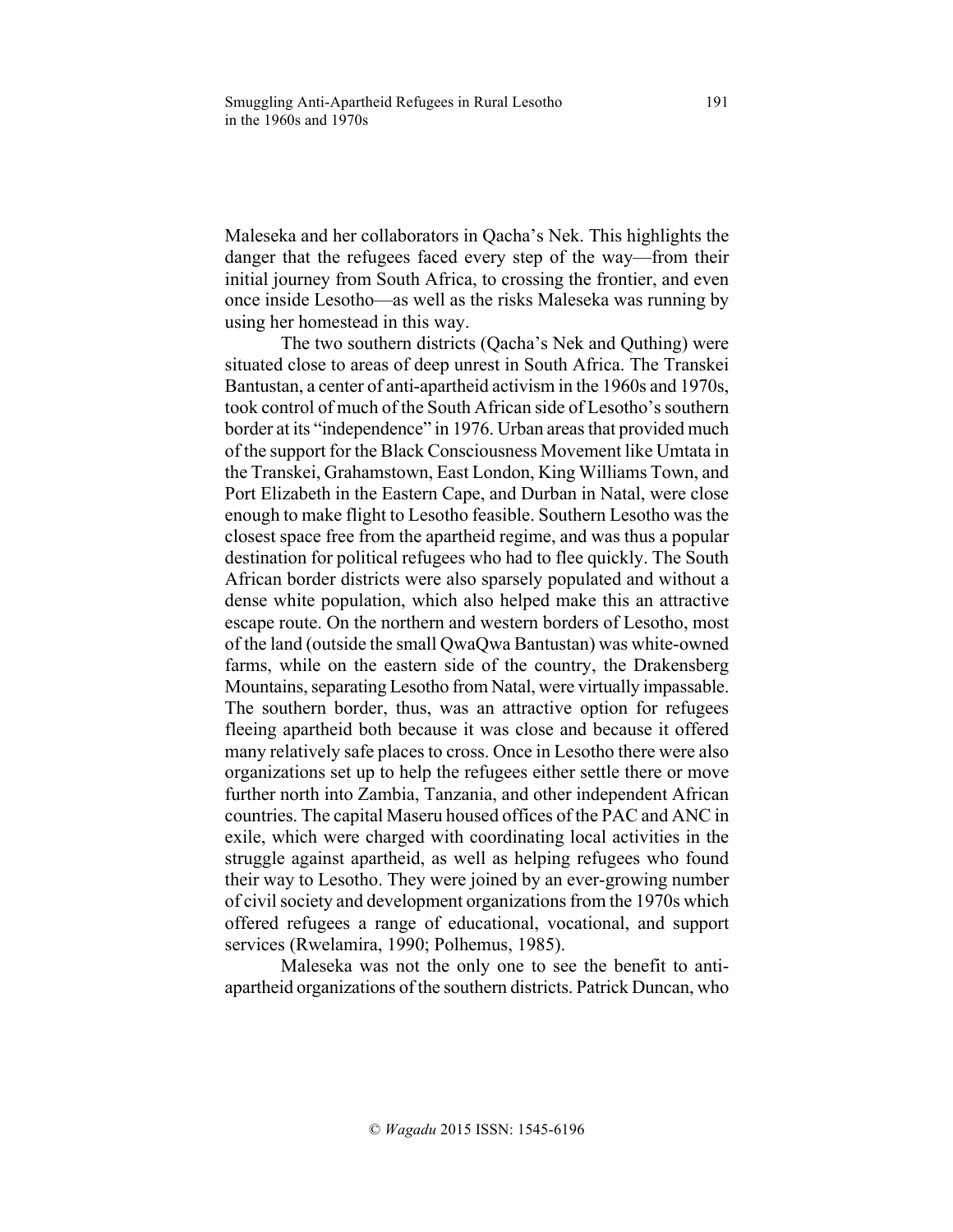was a South African exile, ex-administrator in colonial Basutoland, editor of the anti-apartheid journal *Contact*, and member of the PAC, purchased two trading stores in 1962 in the rural Quthing District. He purchased these with the expectation that they would be used by PAC refugees as a safe haven and staging area for attacks on South Africa via the Transkei (Driver, 1980). Anderson Ganyile, who had been a leader in the Mpondo Revolts in the rural Transkei in 1960, had been banished to the rural Northern Cape area of South Africa. Escaping, he fled to Lesotho where he was by 1961 living in a hut about 600 yards from the Qacha's Nek border post with two other refugees, Ingleton Ganyile and Mohlovu Mtseko. On 26 August 1961 South African policemen illegally crossed the border, kidnapping Ganyile and his colleagues and holding them without charge or notification to relatives until January 1962. It was only after an international outcry involving the British government and legal petitions to the higher courts in South Africa that Ganyile and his peers were freed. Ganyile returned to Lesotho where he was granted a residence permit in 1963 (Butler, 1966, pp. 247-248, 274-275; Basutoland Central Control Board (1963, May 31). [Note to Residential Commissioner]. National Archives of the United Kingdom (Collection Foreign and Commonwealth Office 141/575 Basutoland Refugees), Kew, London).

The Ganyile case highlights the danger that refugees and their supporters faced in the border districts from apartheid security forces who did not recognize the international boundary in the colonial or independence eras. While the Ganyile case showed that the forces were not above crude 'smash-and-grab' tactics, the most devastating raid in the independence era took place in Maseru in December, 1982 as South African Defense Forces raided ANC and PAC safe houses under cover of darkness, killing forty-four. At least thirteen of the dead were Basotho from Lesotho not connected with the liberation organizations, showing the danger that the apartheid security forces posed whether Basotho were politically active or not. Additionally, the Ganyile case highlighted the ambivalent feelings that people in Lesotho had toward refugees as the residence pass that Ganyile received in 1963 was actually opposed by the Paramount Chief—the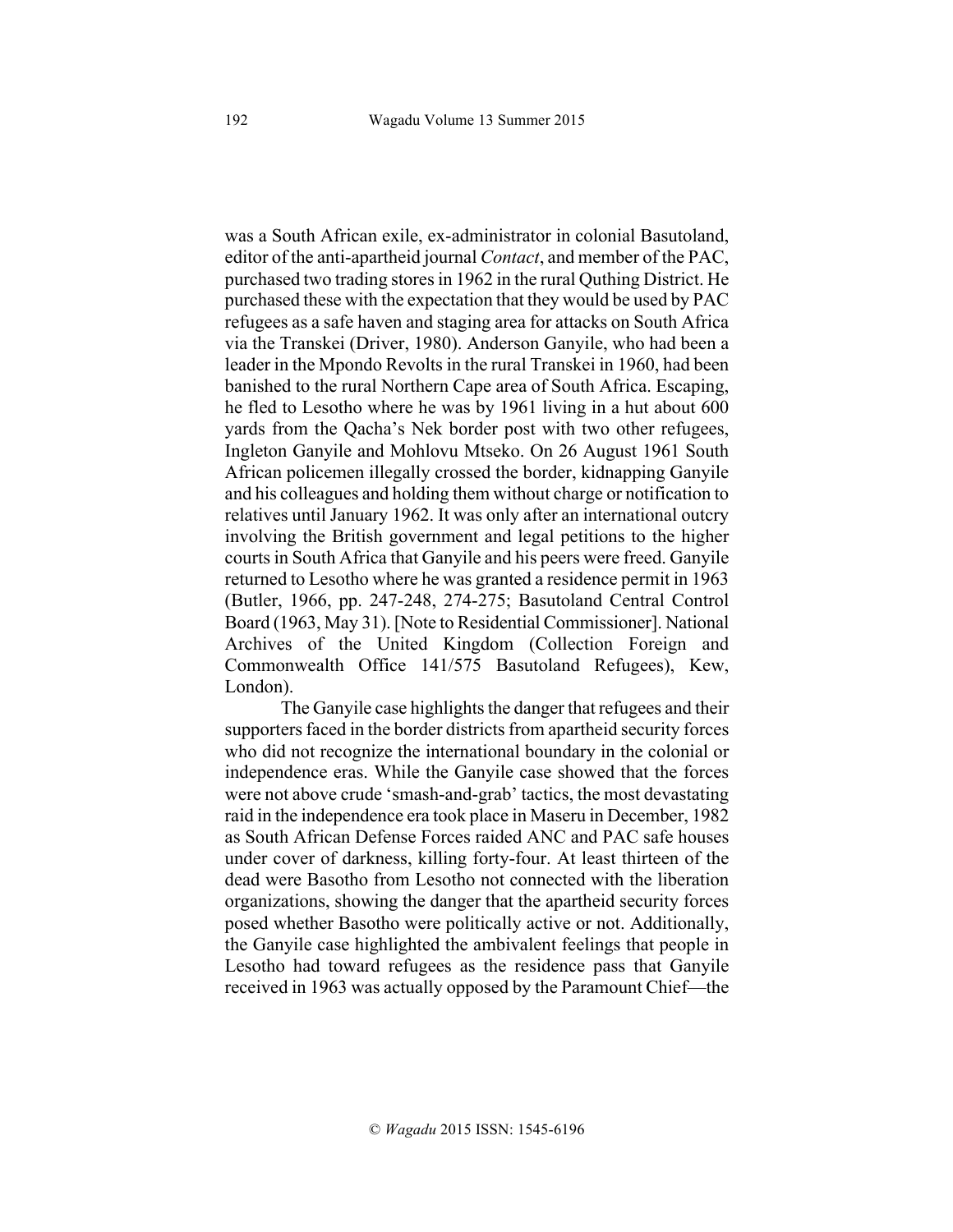highest Basotho authority in a constitutional monarchy system (Memo of conversation between Resident Commissioner and Paramount Chief (1962, Nov. 26). National Archives of the United Kingdom (Collection Foreign and Commonwealth Office 141/937 South African Police Activity and Liaison in Basutoland), Kew, London). Likely the Paramount Chief was worried about political activists undermining the political system in Lesotho, or causing more South African raids on the territory. This ambivalence toward refugees from positions of authority continued after independence when Prime Minister Leabua Jonathan threatened to evict refugees, particularly PAC members, over their support for opposition political parties in Lesotho, though he never carried through on this threat.

The police force in Lesotho was also divided in their feelings toward refugees. Some officers would work with the South African authorities to send refugees back to face prosecution, while others would assist in efforts to keep refugees safe within the territory. Maleseka noted that the police had this divide at Qacha's Nek and that she had to be cautious when dealing with them. In the late 1960s, many of the top officials in the police force were still British officers held over from colonial times, and they would in many cases work closely with the South African authorities. The apartheid regime paid for an expansion of the most elite security forces in the country, the Police Mobile Unit, in the late 1960s (Graham Cairns, interview, June 2, 2007; Matlosa, 1999, p. 7). The divide within the force was resolved, in part, by the government's need for South African support after the 1970 election. After losing the elections, the BNP government refused to hand over power to the BCP opposition, and this decision was supported and encouraged by the South African government and its handpicked advisors to the security forces (Khaketla, 1972). A partial purge of the civil service and the police force followed the coup, which made the force more reliable from the standpoint of the Lesotho government, but even this purge did not completely rid the security forces of those who sympathized with the South African liberation movements, as Kena's memories of police support in the 1970s attest (United States National Archives, Record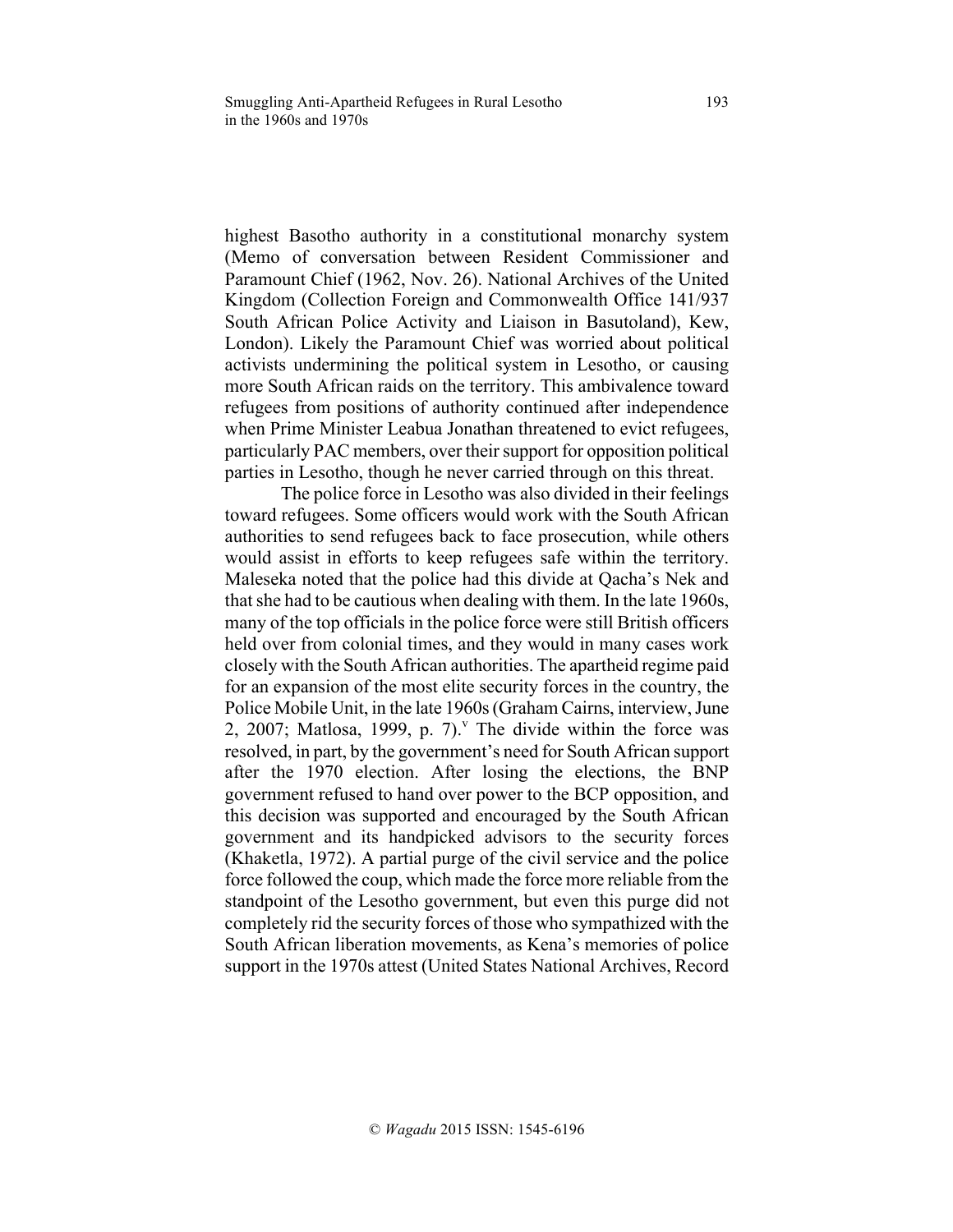Group 59, Records of Botswana, Lesotho and Swaziland, Box 1, File: Lesotho Government Emergency).

Kena's house was a crucial way station as it was the refugees' first stop outside the borders of apartheid South Africa. While she was not particularly forthcoming about how refugees came to hear about her safe house, it is fair to assume that because of her husband's high level political work with the SACP and the Lesotho Communist Party, their location and willingness to help refugees were likely well known among activists in the eastern part of the Cape Province and Natal. Kena noted that she received money from Chris Hani, the SACP and ANC/MK leader, to support her work. Hani's father, Gilbert, had been an ANC activist and he had fled to Mafeteng, Lesotho in the late 1950s. Chris was a close family friend with the Kenas and he lived in exile in Lesotho in the mid-1960s and then again from 1973-82, working for the ANC/MK (Gibbs, 2011). These connections suggest that the Kena family house was part of an established and known route into Lesotho for exiles.

Despite being an ANC supporter, however, Maleseka helped all who walked through her door as she stated: "[They] knew to come and find me and I would help them." Those who arrived came unannounced and found food, clothing if they needed it, shelter, and assistance for further travel. An interesting feature of this is that despite there being very public rifts between leaders of the ANC and the PAC, in particular, and later between the ANC/United Democratic Front (UDF) and supporters of the Black Consciousness Movement of Steve Biko, refugee need trumped ideology at Kena's house. As she stated: "It was very simple, really. They needed stuff." The refugees would often stay with her for a couple of days while she arranged transport. With transport secured, she would have them walk to the district capital at night in order to be there to catch the morning mail flight to Maseru. This operation was, on one level, a humanitarian one, but by helping all comers Maleseka was also making a subtle political statement. She was ignoring the acrimonious public rifts between the various liberation groups, declaring that all those opposing apartheid were worthy of her assistance.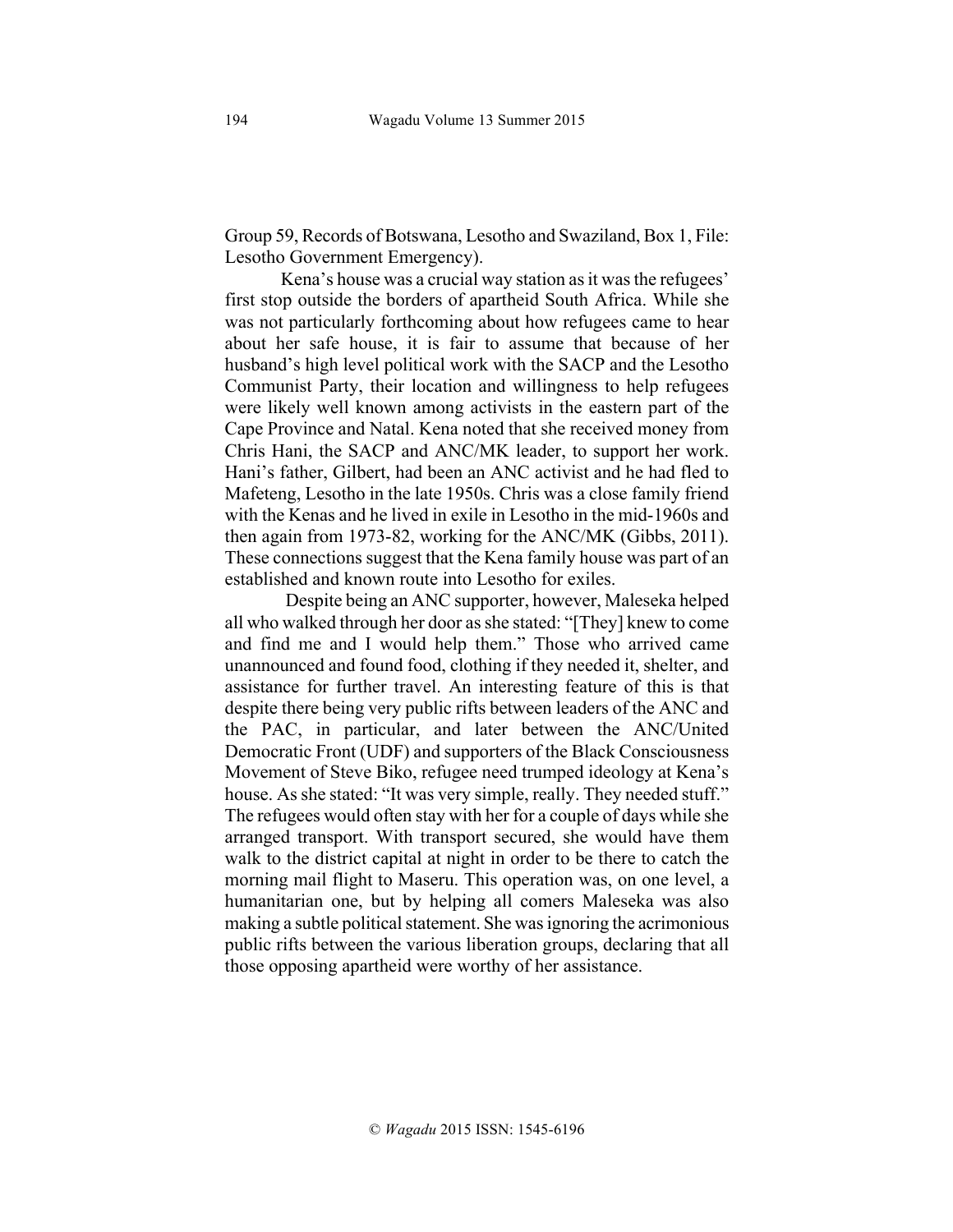# **Maleseka Kena: Gender, Ethnicity and "National" Identity Intertwined**

This vignette—a mother of seven finding the resources and time to not just survive in an adopted country, but also feeding and sheltering refugees—is compelling as a human story. It is also noteworthy for its brushes with important political leaders from the South African liberation struggle, and the interesting light it sheds on the role the police in Lesotho played in both aiding and thwarting refugees from the apartheid regime. Some of the more interesting theoretical questions that Maleseka's case raise, however, focus on the role gender played in her ability to successfully shield refugees, how refugees complicated local politics, and how local people in Auplas viewed the international border and those crossing it. The Basotho who lived in Auplas, like many rural villages in Lesotho, supported the ruling BNP by a large margin (Weisfelder, 2002, pp. 29-31). Maleseka's early support for the opposition BCP thus put her in the minority in the village. Political contention in Lesotho during the first five years of independence (1966-70) were marked by an extreme partisan divide and bitter rhetoric, centering mainly on the concept of development as a proxy for "the nation" and "nationalism" (Aerni-Flessner, 2014*).* Part of the BNP policy of engagement with South Africa meant that the government was rhetorically hostile to political refugees from 1965 into the early 1970s. The Lesotho government was ostensibly attempting to acknowledge the realities of being landlocked within apartheid South Africa, but in reality the policy was a way for Prime Minister Jonathan to attempt to garner South African support, while also attacking the opposition and limiting their support from these savvy political refugees. In Lesotho, PAC members from South Africa tended to support the BCP, while ANC members were in alliance with the smaller, royalist opposition party, the Marematlou Freedom Party (British National Archives, CO 1048/866 Visit of Basutoland PM to London 1965, Southern African Department Brief for Secretary of State for the Colonies, 1966). Very few supported the conservative BNP, which had the Catholic Church as its key backer. It was only in the mid-1970s that the church strongly came out against apartheid*.* Prime Minister Leabua Jonathan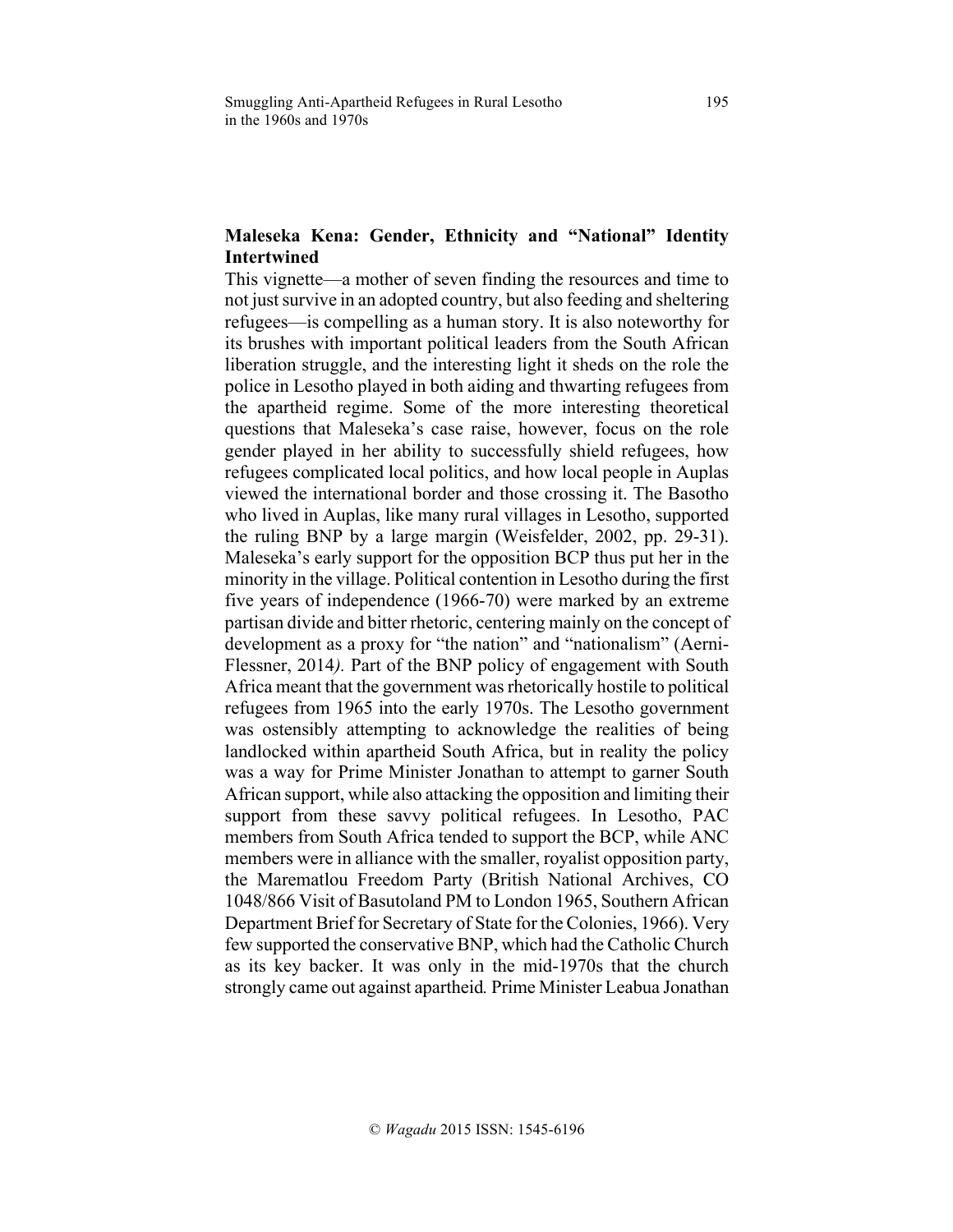repeatedly condemned refugees in Lesotho during the late colonial and early independence periods, saying that they had been "abusing the hospitality which had been granted to them" by "engaging in subversive acts against Lesotho" (Anonymous, 4 Jan 1966, "Refugees in Basutoland"; Anonymous, 14 Feb. 1967, "Alien Control Legislation"). While Jonathan never forced refugees out en masse, his administration did start cases against individuals and tried to arrange for the most troublesome refugees to be airlifted out of Lesotho (National Archives of the United Kingdom (Collection Foreign and Commonwealth Office 141/577 Refugees in Basutoland) Kew, London; National Archives of the United Kingdom (Collection Foreign and Commonwealth Office 29/188 Status of Refugees in Lesotho), Kew, London). The choice by Maleseka to shelter political refugees from all political groups was, therefore, a decision that carried risk as she knew full well that the government was rhetorically opposed to active ANC, SACP, and PAC members sheltering in Lesotho. Kena ran special risks with this work as she lived in a village dominated by supporters of the ruling party.

So why was Maleseka able to successfully carry out this work for many years? She faced a seemingly inhospitable climate because of her status as an outsider born and raised in South Africa, her support for the opposition which placed her in the political minority in the village, and the national opposition faced by refugees in Lesotho? There are three analytical threads to follow that help explain how Kena was able to be successful, and give rise to larger theoretical questions that help better understand social dynamics on the periphery of the repressive apartheid state: gender, ethnicity, and kinship connections.

Lesotho in the 1960s and 1970s featured a society that was still strongly patriarchal, despite significant female majorities in most towns and villages on account of labor migration (Epprecht, 1993; Murray, 1981). Kena had lived in Lesotho permanently since 1964, but she had been born and raised in a similar cultural milieu among a majority ethnically Basotho population in South Africa. While there were female chiefs in Lesotho, their position was tenuous and they usually only came into power when husbands died or if there were no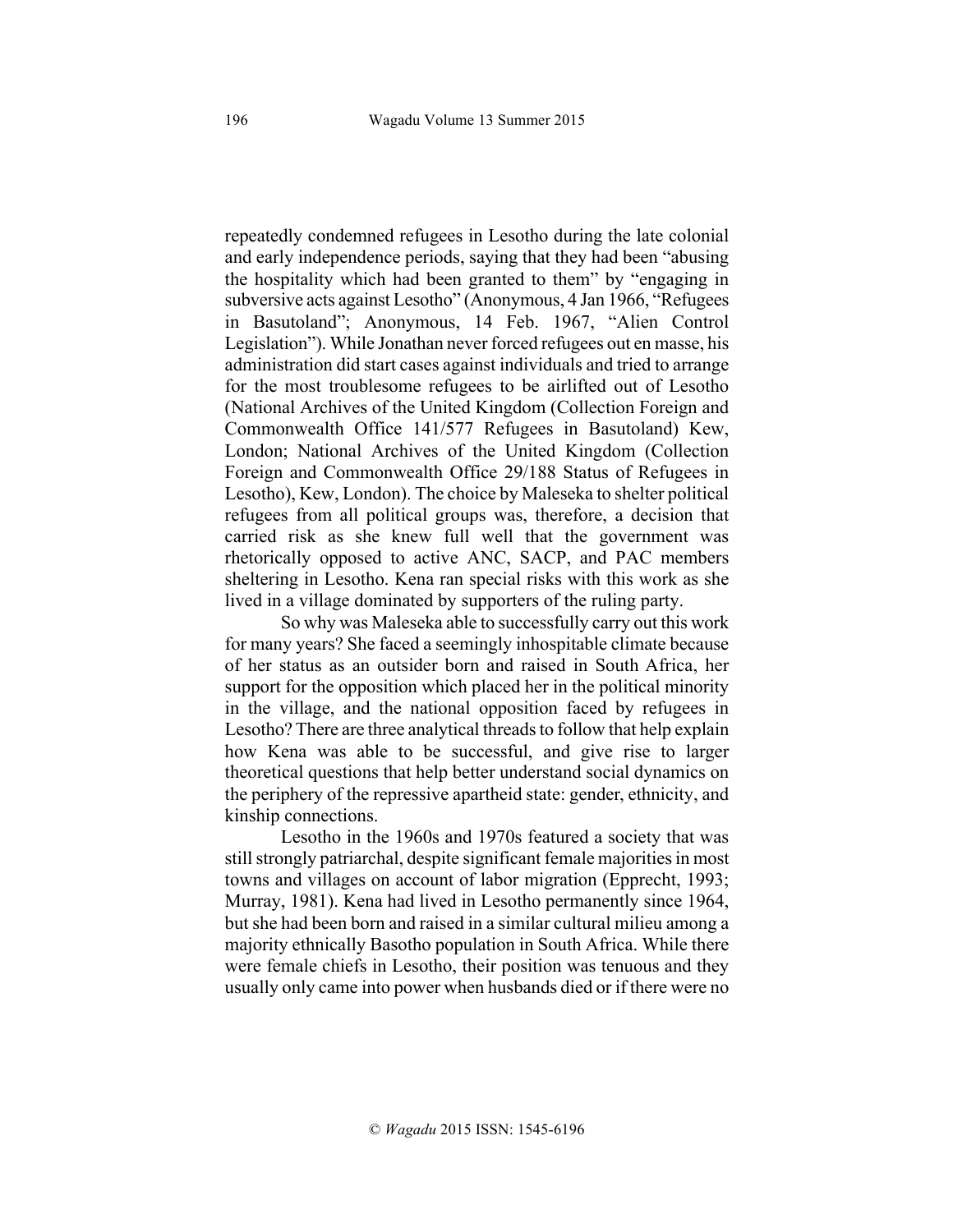male heirs. In community groups, women were not often leaders unless the organizations were exclusively female, and Maleseka had experience with this in the political parties and the Homemakers Association. She had no outward complaints about this setup, but the initiative and determination she showed in conducting her dangerous refugee work suggests that she was intent on finding ways to support political causes in which she believed, even if there were genderbased restrictions on her activities. She did talk about occasionally using gendered norms to protect her family and shield her work from scrutiny. One day in the early 1970s, a group of BNP supporters came looking for her husband, and were loudly expressing their displeasure with the work of the family in politics. While they did not harm her, the chief of the village found out about the incident and expelled the offenders. In Maleseka's telling, the chief's rationale was that "she [was] not a politician. Her husband [was] a politician, but she [was] just there taking care of the children." While it meant that she had to conceal her political activities, basing refugee work out of her home allowed her to reserve some activities from the domain of acknowledged public politics. This suggests a creative use of space similar to that described by Francois Hamlin in her work on women like Vera Mae Pigee in Clarksdale, Mississippi. Working as an NAACP youth organizer, Pigee relied not on a heavy public presence, but rather on her behind-the-scenes efforts to recruit young people through her beauty salon. Embracing the spaces that were open to her as a woman, Pigee utilized images of nurturing black motherhood and of independent black businesses to recruit young blacks in Clarksdale into the Civil Rights Movements and she became one of the key local organizers in the 1950s and 1960s, Pigee and other women like her "utilized their everyday social roles…to promote activism and radical change by example and in conjunction with her other role as branch secretary" (Hamlin, 2012, p. 60). While Maleseka's case is not completely analogous as she was *concealing* her work from the local community, she was similarly using gendered discourses in ways that allowed her to continue and shield her work from criticism. The local chief could at least partially protect her in the name of upholding gendered norms as long as she portrayed herself outwardly as a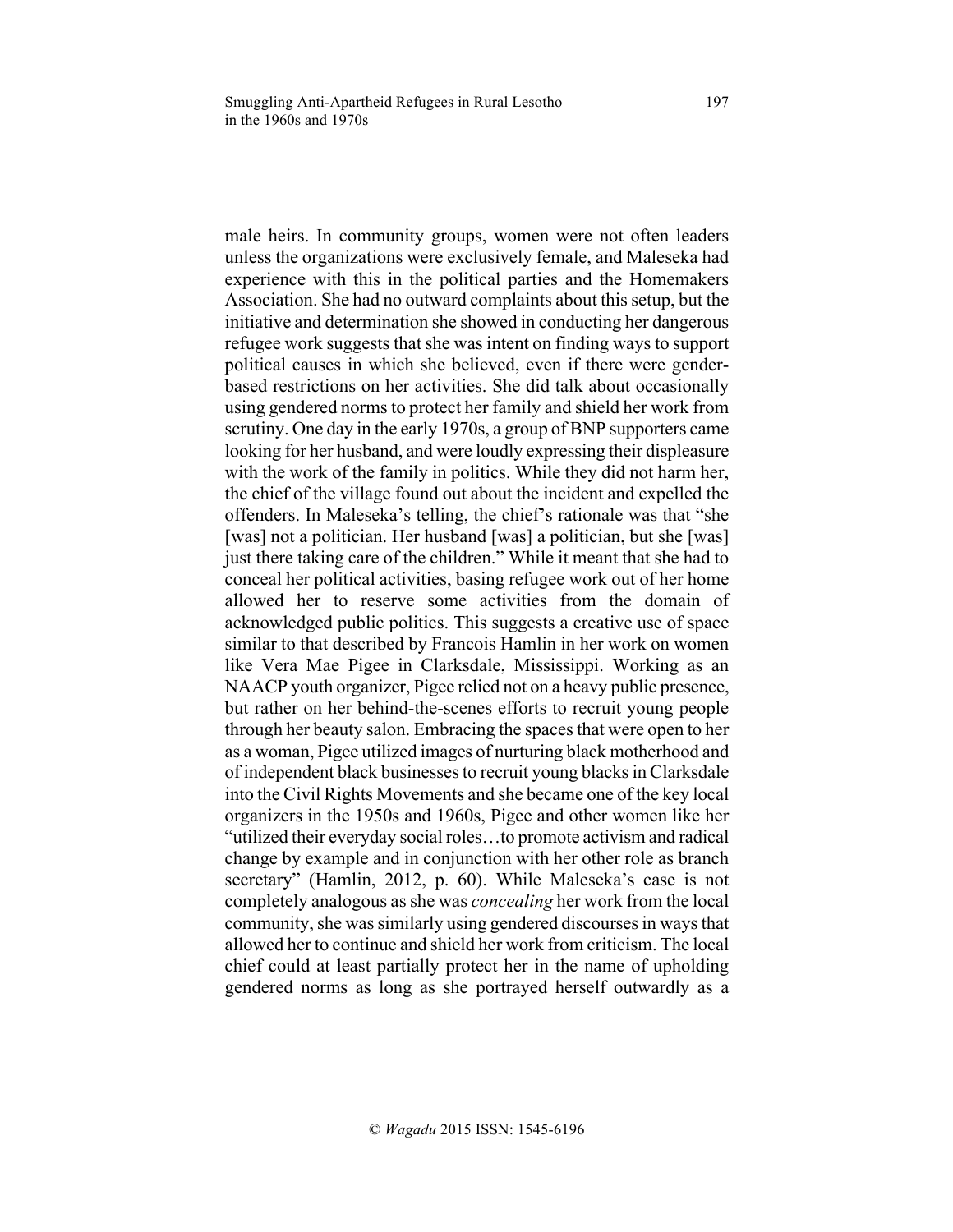mother and homemaker. While Maleseka ensured that the refugees were not seen around the community—she kept them locked in a particular *rondavel* in her home compound—surely most members of the small, tight-knit community were aware to some degree of her activities. But we must dig deeper than just gendered dynamics to explain why Maleseka's neighbors tacitly allowed her refugee work to continue for so long.

Maleseka's claim to being ethnically Basotho played a large role in allowing her to continue her political work. People who identify as Basotho through their written and spoken language (Sesotho), and their cultural practices, reside on both side of the Lesotho/South Africa border. Kena's family hailed originally from Lesotho, even if she was born outside its formal borders. Birth in the country, birth to parents born in Lesotho, or marriage to a (male) Lesotho citizen was required to obtain citizenship at the time of independence. Maleseka's marriage to Jacob, who was born in Lesotho, thus, gave her access to citizenship. She was, however, an outsider in the village and, to some extent, dependent on the support of her husband's extended family for social protection in the village. She did bring her own family name, which was linked to the royal line as well, which gave her an added layer of protection. Chris Conz, in personal communication, also noted that Jacob's father had been an advisor to the local Chief Makhaola, which also helps explain the chiefly protection that Maleseka enjoyed for her activities. This experience was also seen in the cases of other refugees coming into Lesotho, as getting permission from a local chief to settle in his/her area gave residency rights, local protections, and, in some cases, the ability to access land for farming (Basutoland: Entry and Residence Proclamation, 1958). In the case of many refugees coming into Lesotho from the 1950s onward, their ability to successfully assimilate enough into a rural community seemed to be the main criteria used by local chiefs to welcome (or not) outsiders. Thabo Mofutsanyana, for example, was another SACP organizer who had fled to Lesotho in 1959. Despite having no firm claim to citizenship because he was born in South Africa, he was still able to live successfully in the country. He first found shelter among extended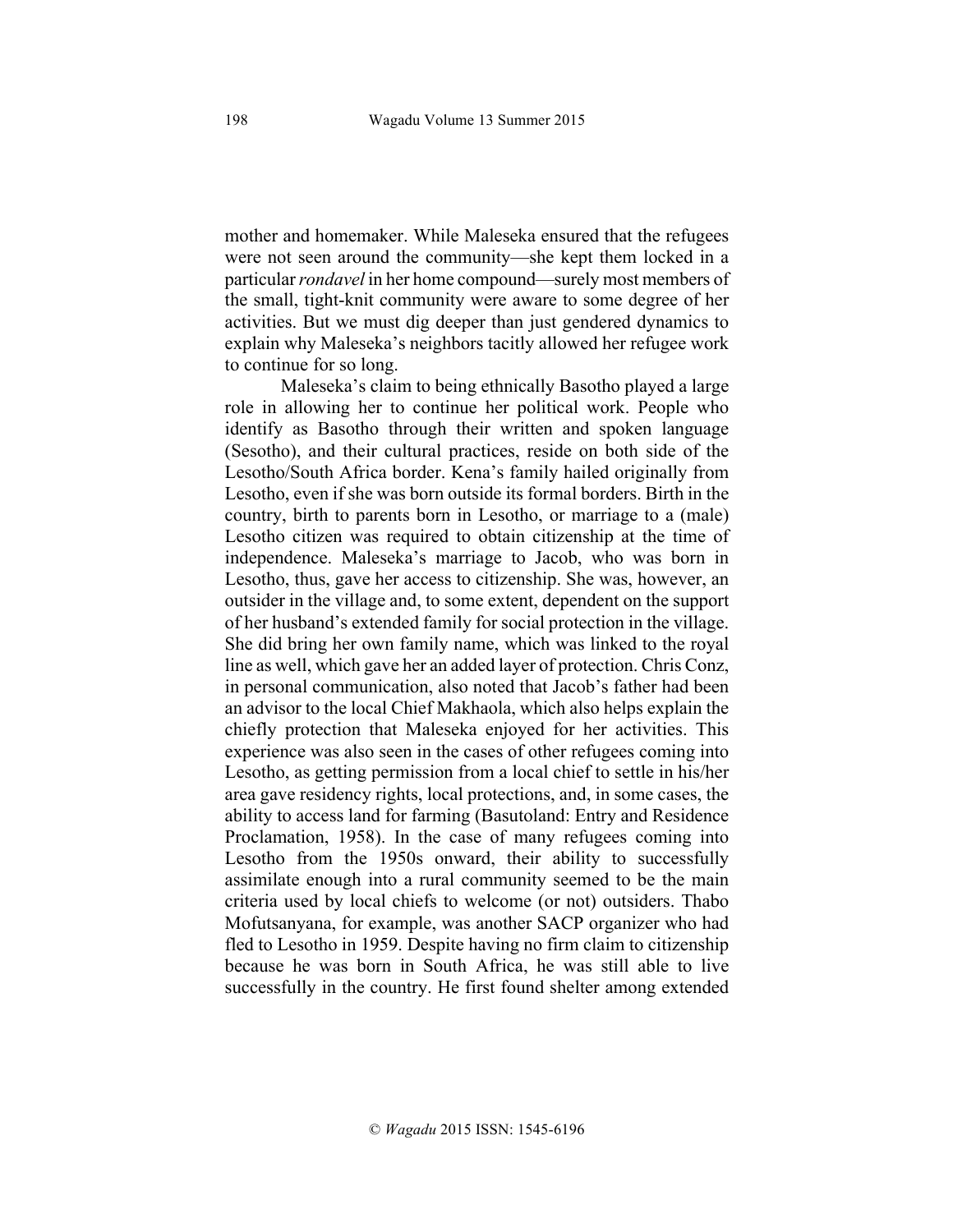kin in villages near the Caledon River, but fearing a raid as had happened in the Ganyile case, he moved to a small community in the mountains of the Leribe District. There he lived among supporters of Josiel Lefela's *Lekhotla la Bafo* (Council of the Commoners) until the 1990s, despite the fact that the apartheid security forces were still looking for him, and the undemocratic government of Lesotho also found his presence threatening. While he never had a formal residency permit, the shelter of the village and local chief show the ability of people in rural areas to quietly ignore and subvert the formal laws, thus determining who 'belonged' in the community regardless of citizenship status (Edgar, 2005).

The question of political refugees was also intertwined with long-standing animosity toward the South African government, and its white citizens in general. Most Basotho viewed the South African state as having stolen their nation's best farmland in the  $19<sup>th</sup>$  century (Lelimo, 1998). While the BNP government tried for a period in the late 1960s and early 1970s to negotiate on an equal footing with the apartheid state, on the ground in the border districts, most Basotho were more likely to side with those attempting to flee the apartheid state because of the nature of the repressive policies. Further, most Basotho had experienced apartheid rules and regulations first-hand crossing the border for shopping, visiting relatives, or work. Still, Maleseka said that on occasion people would alert the authorities to the presence of refugees in Auplas and then they would be taken away to Qacha's Nek and turned over to the South African authorities. Maleseka identified those who would identify them as pro-BNP supporters, suggesting the revelations had less to do with people being pro-South African, but were rather using the refugees as part of internal political battles in Lesotho. Most people in the village, however, demonstrated a subtle rejection of their government's mildly pro-South Africa policy by at least turning a blind eye toward the presence of refugees in their midst.

It would be easy to overstate the meanings of the silence of the majority of Maleseka's neighbors in Auplas in regard to her activity with refugees, but silent they were most of the time. While she did not give a sense of how many times refugees were turned in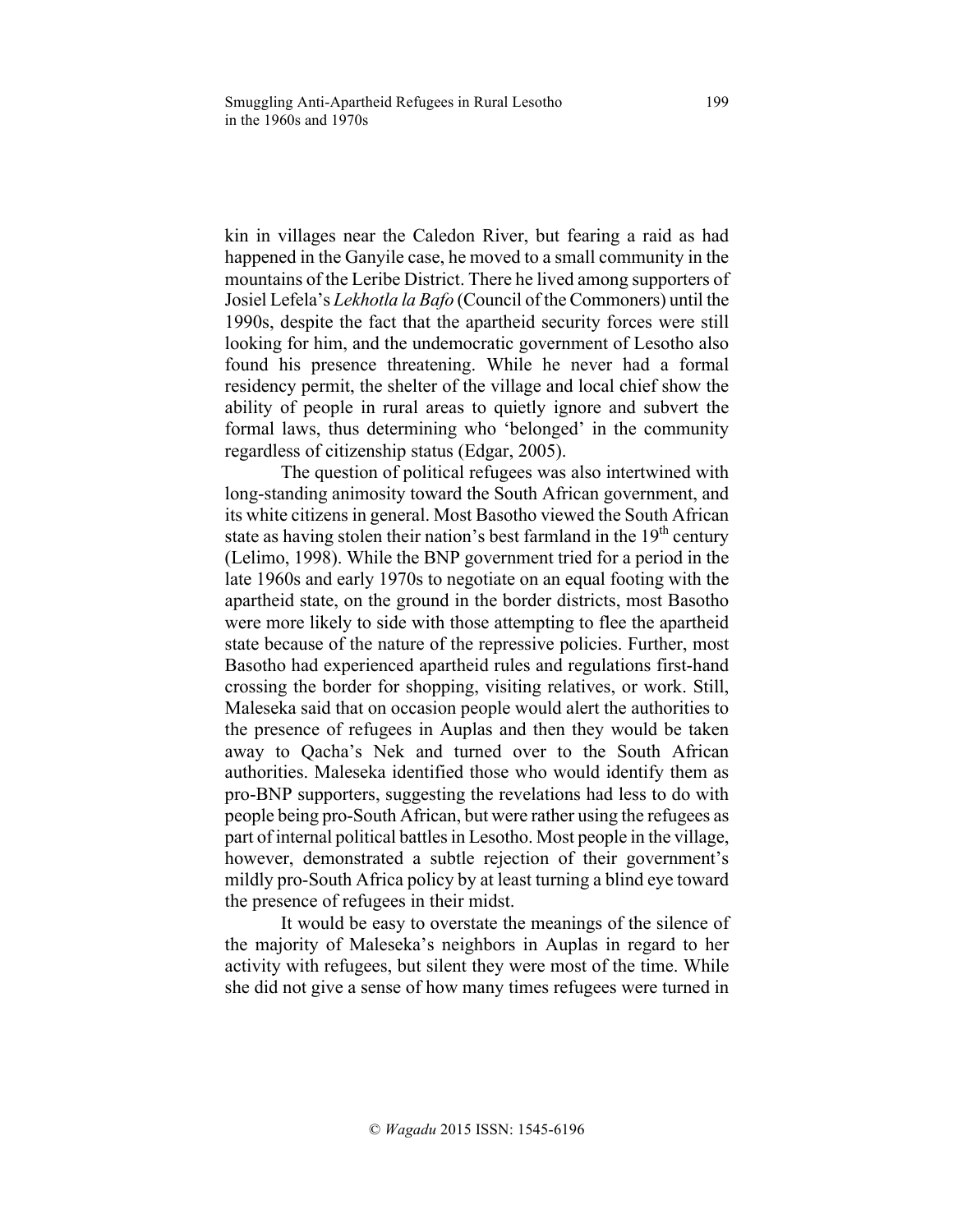by her neighbors, only saying that it was "very bad" when it happened, she gave the impression that this was a rare occurrence. With Auplas being so close to the border, and the South African security forces having a proclivity to disregard the Lesotho-South Africa border whenever it was convenient for them, Maleseka was putting herself and her family in considerable personal danger running her operation. However, her work with refugees would not have been possible if the majority, or even more than a slim minority of the population, had felt strongly enough about the work to turn her in to the authorities. Part of this was surely rooted in the amount of time and energy it took to simply survive in rural Qacha's Nek. On another level, however, it is tempting to speculate that local people, and especially women with whom Maleseka was interacting on a regular basis in community groups, were unwilling to fully buy into the idea that these refugees were so fundamentally different that they warranted a call to the authorities. Coplan's more recent writings on Basotho pilgrims crossing Lesotho's northern border to re-colonize spiritually sacred spaces they were denied access to in the apartheid era, has some relevance. Coplan suggests that the pilgrims see these journeys as not just individually significant, but also attempts to enact community ownership of the lands for all Basotho (Coplan, 2003). In other words, Basotho are seeing a human community that crosses international boundaries and was greater than the territory represented by demarcations on maps. While none of the refugees stayed in the long-term, as Mofutsanyana had done in the Leribe District, formal citizenship was less important, seemingly, in the minds of most people in Auplas than willingness to integrate into the local community. In this, Maleseka was part of a deep tradition of women moving to the villages of their husbands in Lesotho and her activities and community engagement, taken as a whole, were considered to be in keeping with the values of the community such that her activities with refugees never garnered any widespread backlash.

A key way in which Maleseka joined and participated with the local community was through her membership in the Homemakers Association. The most animated Maleseka was during the interview was when she described her membership and participation in the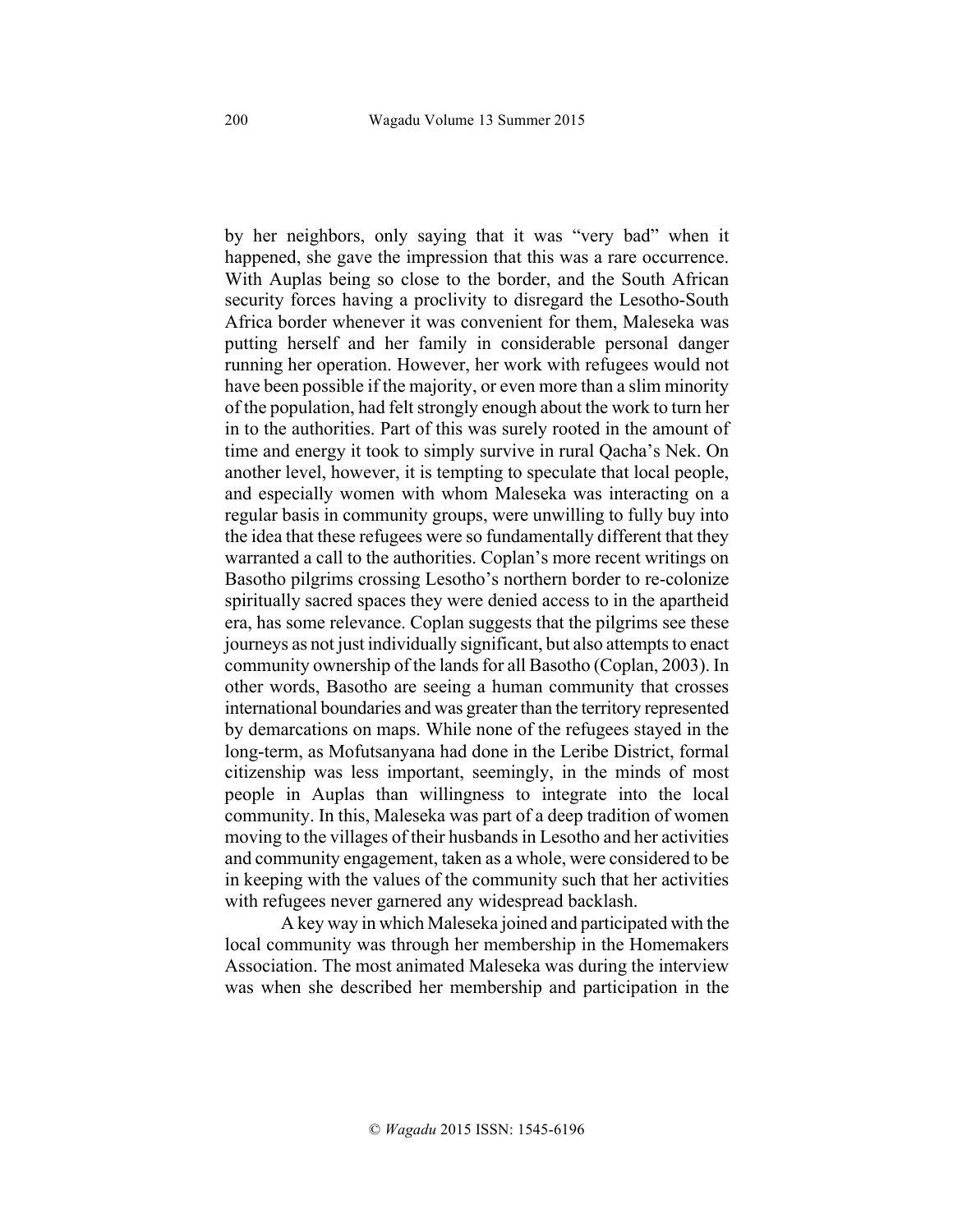Auplas chapter of this group. Here, women came together in social and practical activities. They taught each other and learned how to can and preserve foods, prepare foods in more nutritious ways, sew, help elderly or sick community members, or just visit with each other. On paper, these sorts of groups were models of Victorian domesticity (Bain, 1970). In practice, however, these groups provided women with a sense of empowerment and community in a way that political participation, for instance, did not offer in the patriarchal society (Epprecht, 1993). When asked why she liked being in the Homemakers Association, Kena responded that the group had power, brought an "energy" to the women, and that the group and its leaders "knew how to get things done!" The group offered support to women whose families often lacked male heads of household for large parts of the year, with some even facing the daunting prospect of having male members go off to South Africa to work and never return (Murray, 1981). She contrasted her membership in the Homemakers with the leadership of the Women's League of the BCP, saying that they were "not doing anything for the nation so I left it." Without more detailed explanation from her, however, it is impossible to know exactly why Maleseka chose to disassociate from BCP activity, but it does stand in stark contrast to the usefulness she saw in the Homemakers Association. The group, similar to the *kopanos*(unions) that Epprecht describes, functioned not just on a practical level, helping women stretch household production and budgets further to cover lean times, but also as a place to gain knowledge, fellowship, and support from others in a similar situation (Epprecht, 1993). Her eager participation also suggests again that her refugee work, no matter how unpopular it might have been in some quarters, was not enough to place her outside the bounds of community membership. She hinted that others in the village, at the least, "did not want to see [the refugees]," but they were not willing or able to ostracize her from the community or turn her in to authorities.

Maleseka's familial ties, both through marriage and from her own family, also aided this community acceptance. She noted that the local chief turned a blind eye to her activities: "I didn't tell the chief and he didn't want to know. I just went about my business and didn't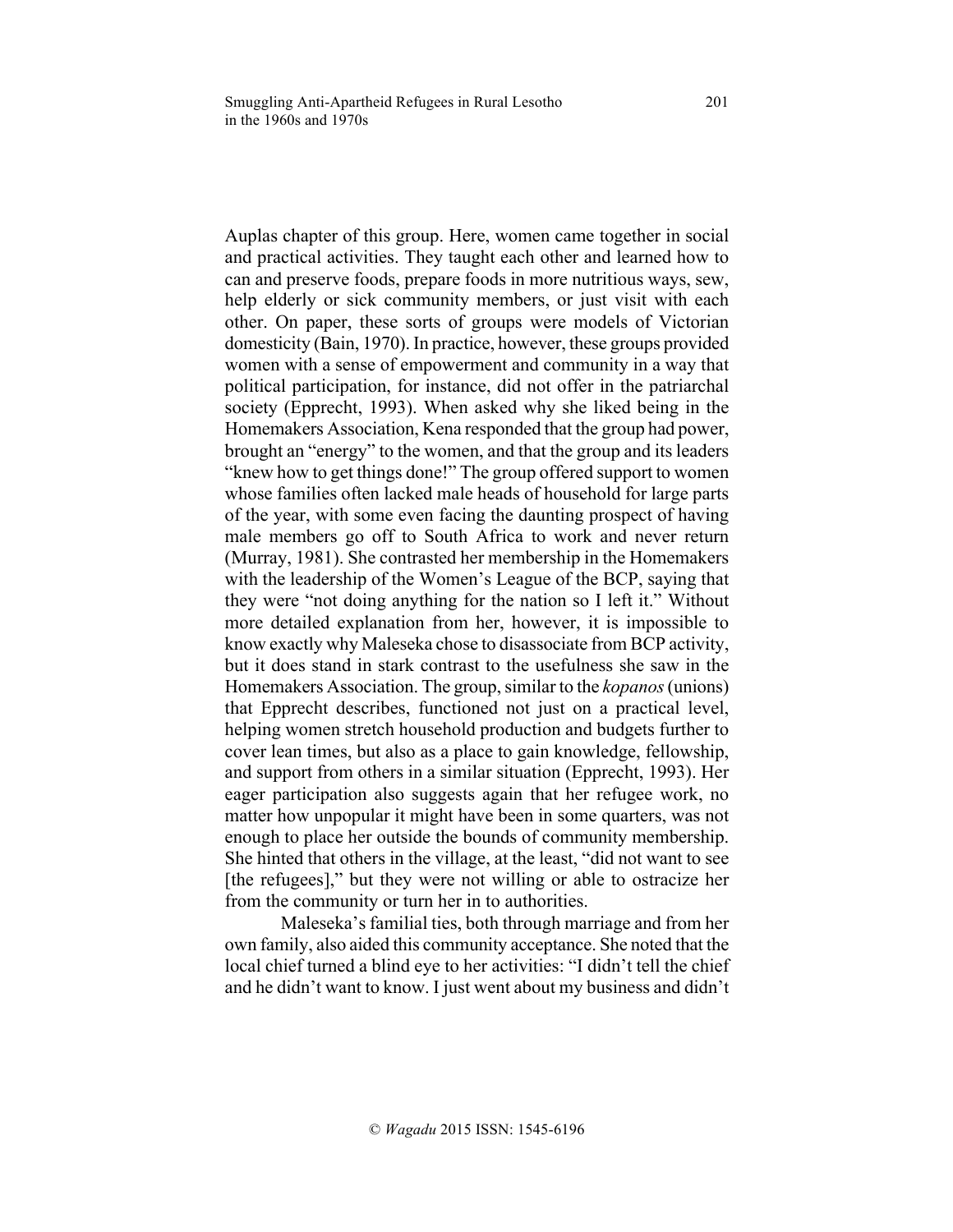try to talk about it." Maleseka's father was a son of Letsie, the son of Moshoeshoe, the founder of the Basotho Kingdom. Many chiefs in the Qacha's Nek District are descendants of Lerotholi, Letsie's son from his second wife, so her family connections carried considerable cachet in the region. Additionally, Jacob's family had long been advisors to the Makhaola chiefs of Auplas. This chiefly protection from both sides of the family would have been helpful in ensuring at least tacit support for her activities, and suggests that ties of kinship and ethnicity could and did cut across colonial and national borders. In this case, it also helped Maleseka quietly subvert some of the laws of the colonial and independent state of Lesotho in regards to belonging and the local community.

#### **Conclusion**

The story of Maleseka Kena is intensely human, but it also highlights the spaces for and limitations on for women's political activism in the apartheid era. On one hand, her story highlights the struggle to raise children in difficult situations, while also living out her political convictions from a rural home in the mountains of southern Lesotho. Her story illuminates issues of gender, race, class, ethnicity, borders, and belonging in her adopted homeland. She was, like many Basotho women and other women regionally, forced into the role of supporting a family because of the absence of her husband for long periods of time. The story of Kena and other Basotho women like her is a narrative about women responding to the structural inequalities built into the regional apartheid labor system. Analyzing the lives of individuals, especially women, living near international borders can help us better understand the nature of the impacts of the apartheid system on those who lived near it. This history is important because the questions that Kena and other members of the community in Auplas faced in the apartheid era are still relevant today. As James Ferguson (2006) notes, the rhetoric of "national economies" and "bounded culture" that is the current language of the developmentalist state and neo-liberal ideology still elide regional systems of inequality (p. 68). Seeing how women like Kena faced and overcame such obstacles in the past could, perhaps, provide new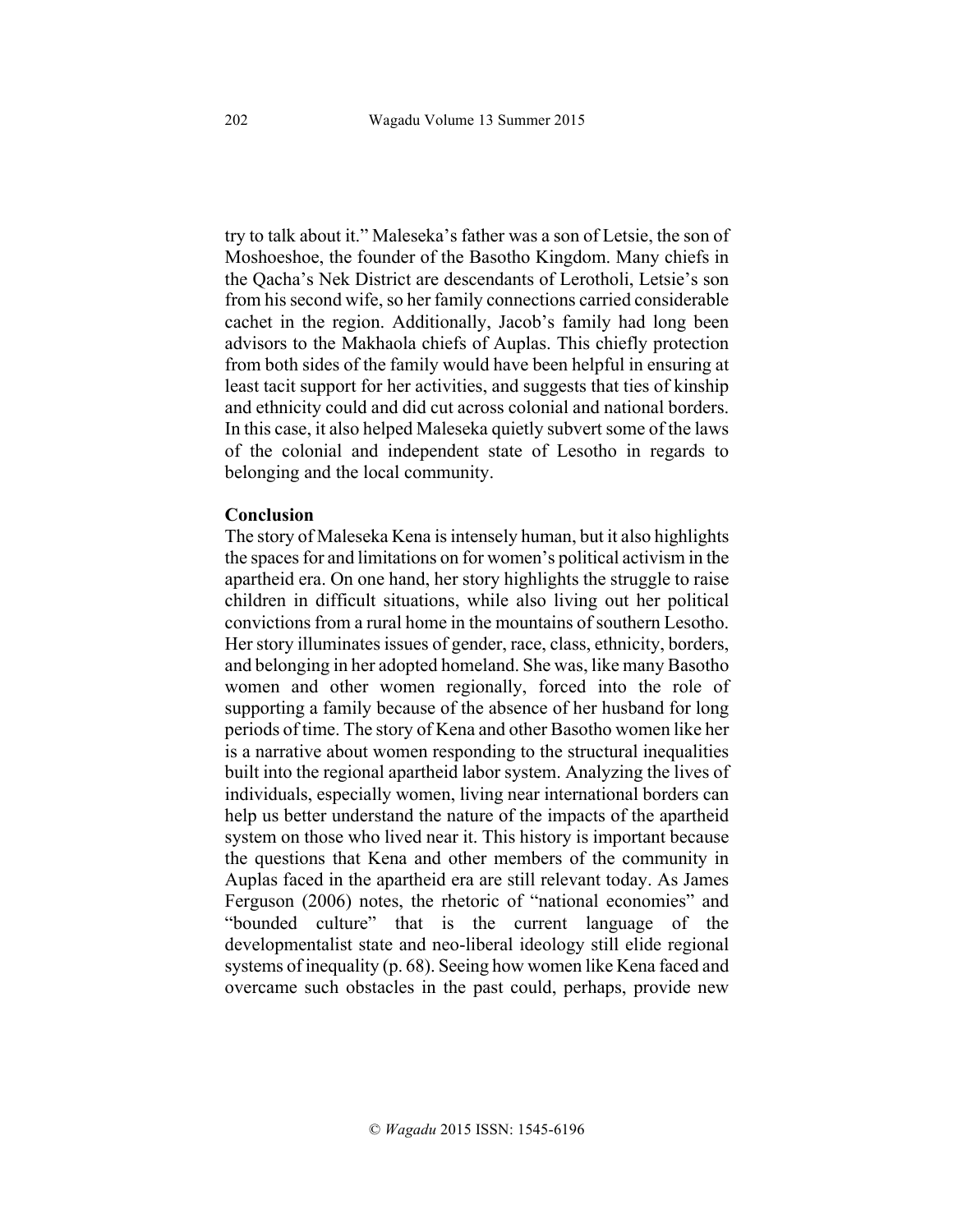ways of thinking about governmental service delivery and questions about the meaning of borders and national citizenship in the present.

The questions of borders and citizenship run through Kena's story because, despite her South African upbringing and outsider status, she was able to smuggle refugees for years. This delicate operation was carried out without the open knowledge or support of her neighbors. She participated in some aspects of community life, like the Homemakers Association, but also performed her political activities behind closed doors and in the dark of night. The tacit acceptance by most members of the community can be read as a subtle challenge to territorial nationalism and the state. Even though she was born an outsider and gained citizenship through her marriage to a Lesotho national, the leadership in the community and most of its members clearly felt that her activities did not rise to the level of reportable to the authorities. While theorists like Crawford Young  $(2012)$  still dismiss the idea of African territorial nationalism as being "limited in depth" because of its "original sin of derivation from the colonial partition and its shallow historical narrative," Kena and the local community in Auplas challenge this characterization (332-3). The willingness of the community to overlook place of birth and divergent political views was a rebuke to the idea that Basotho recognized the border, ill-marked and arbitrary as it was, as being reflective of two "nationalities" when it came to people who selfidentified as part of the community. The ability to use gender roles, ethnicity, and family ties to integrate into the community allowed Maleseka and the other residents of Auplas to subtly redefine who "belonged" to their own community. While this acceptance could not change the bureaucracy in Lesotho, distance from the central government allowed the local chief and some residents to alter local practice enough to accommodate a more expansive view of belonging. While there are certainly elements to Maleseka's story that make it unique to her, the volume of refugees crossing the border during the apartheid era suggests that the general outlines of the story were playing out in similar fashion across not just Lesotho but the wider southern African region. More research on the historical meanings of borders holds the potential to help us better understand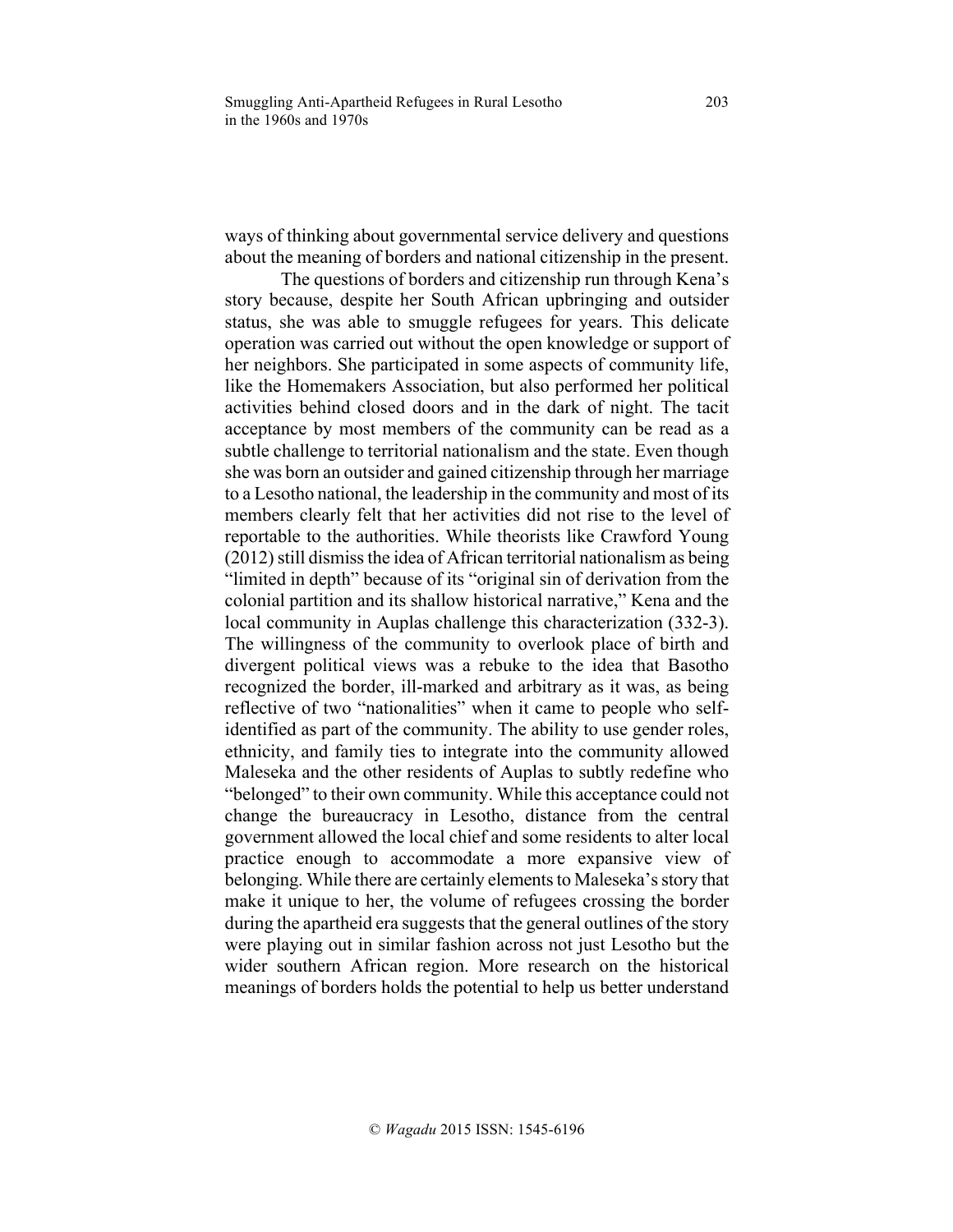ethnicity and gender as lived phenomenon, and their relationship to formal citizenship and belonging.

<sup>iv</sup> Translation: "Thank you, Ma'am."<br><sup>v</sup> Cairns, a South African of British descent, was the Assistant Superintendent of Police from 1968-71.

<sup>|&</sup>lt;br>i  $\overline{I}$  I want to thank my former colleagues in the History Department at SUNY Cortland for the support they gave me while writing this paper, in particular Laura Gathagan, Scott Moranda, and Randi Storch. They helped a new faculty member negotiate academic publishing and I am forever grateful. A version was presented at the 2012 conference *Race, Resistance, and Reason* sponsored by CGIS at SUNY Cortland. The funding for this research came from a Fulbright Hays Doctoral Dissertation Research Abroad fellowship in 2008-09. I am grateful to Chris Conz for facilitating the interview and correcting my misconceptions about Auplas and the Kena family, as well as to the reviewers and editor of *Wagadu* for their helpful suggestions. All remaining mistakes are my responsibility alone.<br>ii The present-day country of Lesotho was named Basutoland by British colonial

authorities. People within the territory, however, always referred to it as Lesotho—the land of the Sotho people—and I will follow this convention throughout the paper unless explicitly referring to the colonial administration. Similarly, the language and culture of the people in Lesotho are known as Sesotho, while an individual is a Mosotho, and "the people" in a plural construction are called Basotho.

iii 'Me is the term of respect for married women in the Sesotho language. The term of respect for married men is *Ntate*. I refer to her by her first name, Maleseka, for much of the paper so as not to confuse her work with that of her husband Jacob. All of the direct quotations come from my interview with Maleseka that took place on 17 March 2009. A few clarifying details came from conversation with Chris Conz.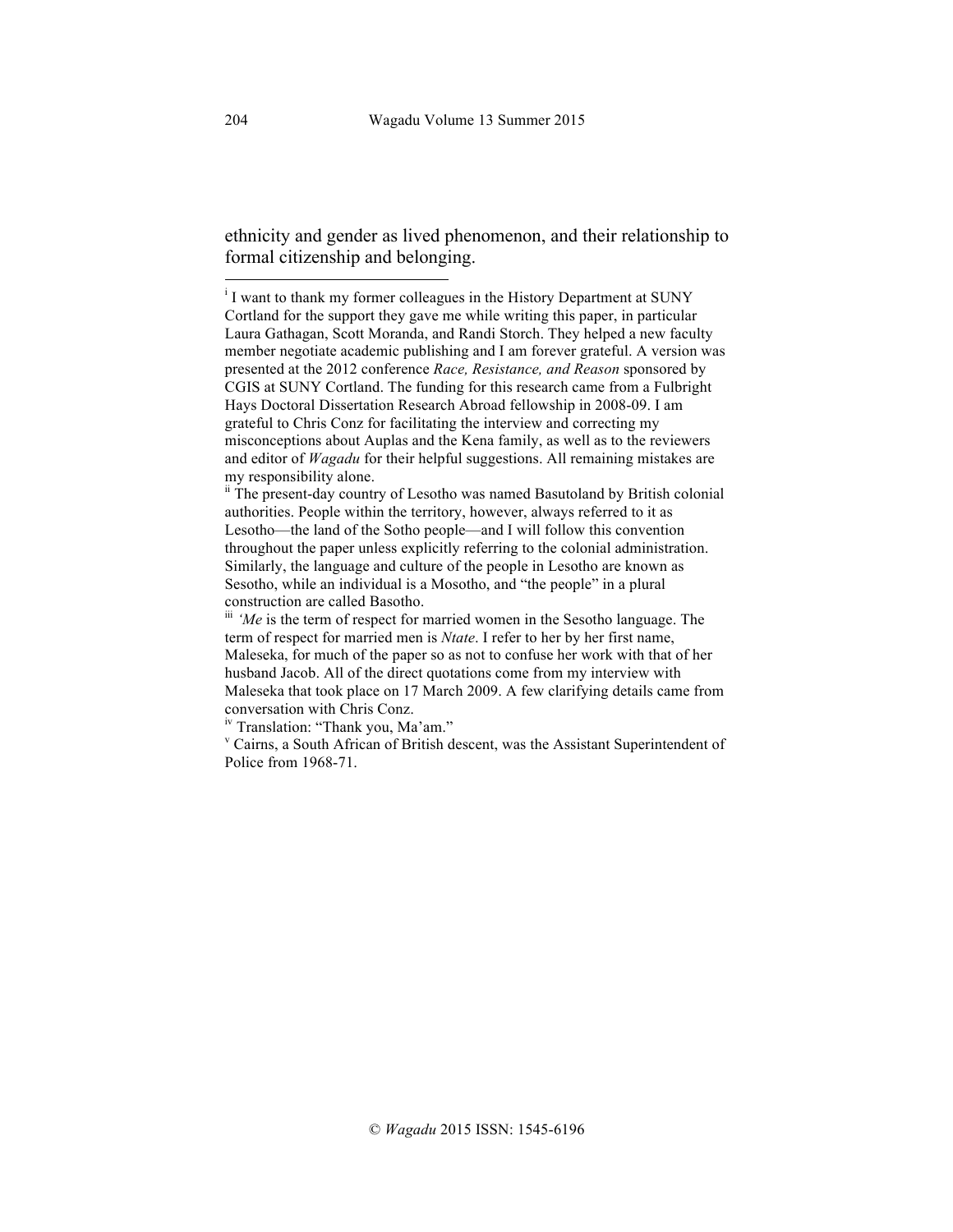Smuggling Anti-Apartheid Refugees in Rural Lesotho 205 in the 1960s and 1970s

# **References**

Primary Sources:

The National Archives of the United Kingdom, Kew, London: Colonial Office CO 1048/866 Visit of Basutoland PM to London 1965.

Dominions Office DO 35-7356 Basutoland: Entry and residence proclamation 1958.

Dominions Office DO 35-7357 Basutoland: Entry and residence proclamation 1958-60.

Foreign and Commonwealth Office FCO 29/188 Status of Refugees in Lesotho

Foreign and Commonwealth Office FCO 141/575 Basutoland refugees.

Foreign and Commonwealth Office FCO 141/577 Basutoland refugees.

Foreign and Commonwealth Office FCO 141/937 South African police activity and liaison in Basutoland.

Interviews:

Graham Cairns, Malealea, Lesotho, June 2, 2007. Maleseka Kena, Tsoelike Auplas, Lesotho, March 17, 2009.

Lesotho Newspapers:

Anonymous. (January 4, 1966). Refugees in Lesotho. *Basutoland News* [Ladybrand, South Africa]

Anonymous. (February 14, 1967). Alien Control Legislation Under Consideration." *Lesotho News* [Ladybrand, South Africa].

Sobukwe, M. R. (July, 1958). The Dog and the Wolf. *Mohlabani* [Maseru, Lesotho].

United States National Archives, College Park, Maryland: Record Group 59 General Records of the Department of State, Bureau of African Affairs, Office of Southern African Affairs,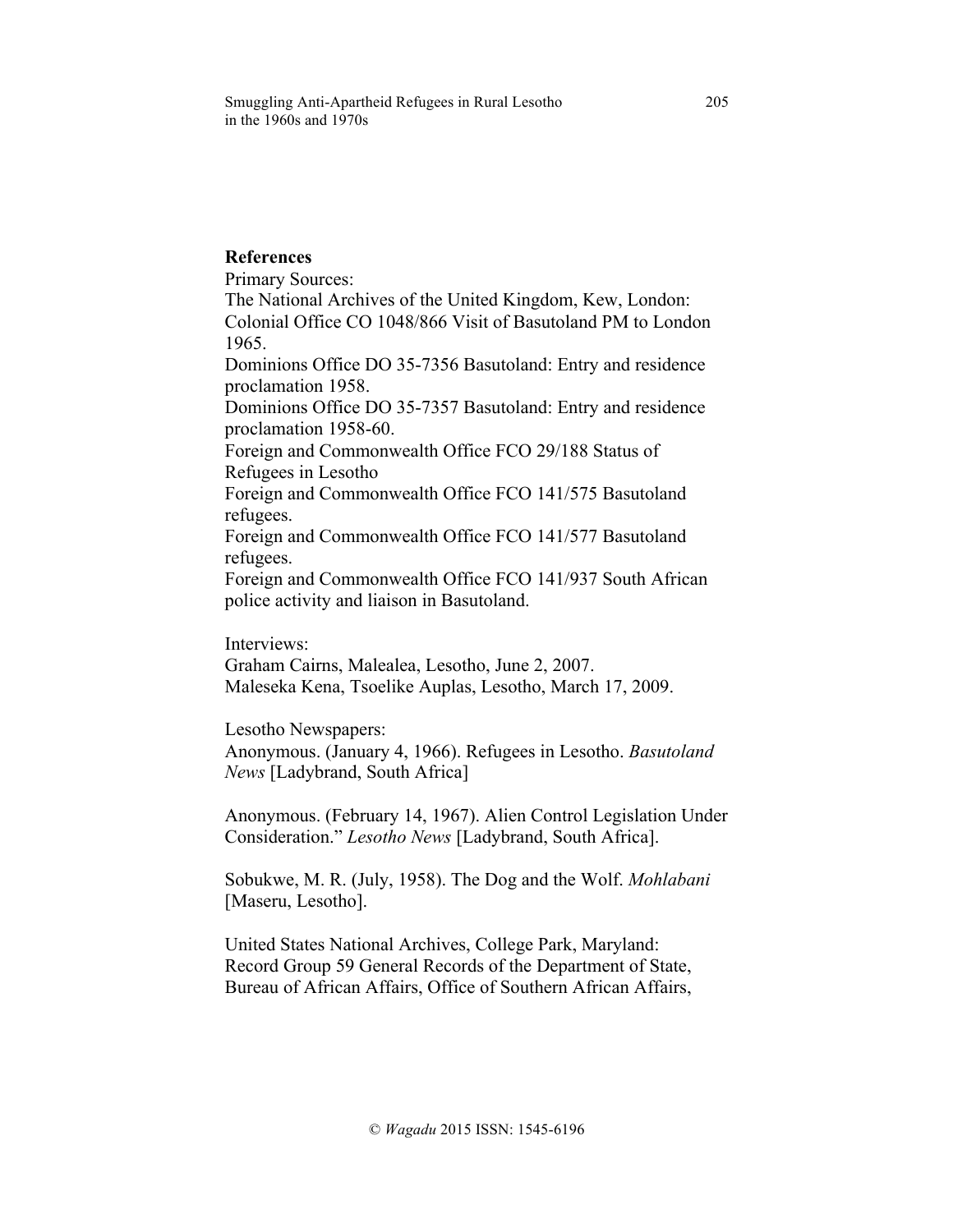Records Relating to Botswana, Lesotho and Swaziland, 1969-75 Box 1 *Folder: Lesotho Government Emergency 1970.*

Secondary Sources: Abrams, L. (2010). *Oral history theory*. New York: Routledge.

Alcoff, L. (1991). The problem of speaking for others, *Cultural Critique*, 20(1), 5-32 http://www.jstor.org/stable/i258520

- Aerni-Flessner, J. (2014) Development, Politics, and the Centralization of State Power in Lesotho, 1960-1975, *Journal of African History*, 55(3), 401-21 http://dx.doi.org/10.1017/S0021853714000395
- Ambrose, D. (n.d.). *Origins and growth of Maseru: Volume 3, chronology of important events in the history of Maseru*. Maseru: Department of Lands, Surveys, and Physical Planning.
- Bain, S. (1970). *Homemakers training manual: For trainers in African women's clubs*. Salisbury: Rhodesia Literature Bureau.
- Butler, J. (1966). South Africa and the High Commission Territories: The Ganyile case, 1961. In Carter (Ed.), *Politics in Africa: 7 Cases*. New York: Harcourt.
- Coplan, D. (2003). Land from the ancestors: Popular religious pilgrimage along the South Africa-Lesotho border, *Journal of Southern African Studies*, 29(4), 976-993 http://jstor.org/stable/3557397
- Coplan, D. (2010). First meets third: Analyzing inequality along the US-Mexico and South Africa-Lesotho borders, *Journal of Borderland Studies*, 25(2), 53-64.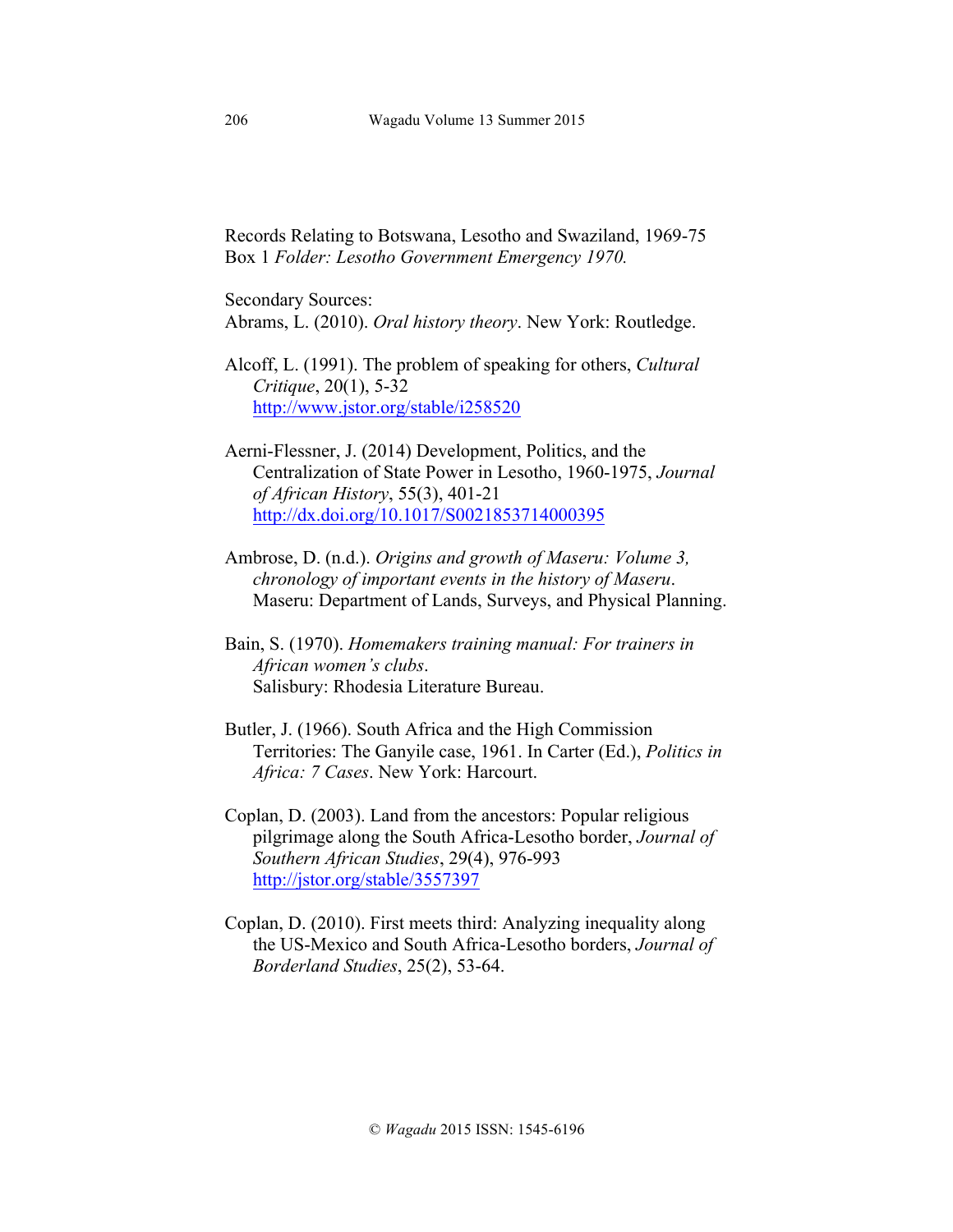Smuggling Anti-Apartheid Refugees in Rural Lesotho 207 in the 1960s and 1970s

- Driver, C.J. (1980). *Patrick Duncan: South African and Pan-African*. London: Heinemann.
- Edgar, R. (2005). *The making of an African Communist: Edwin Thabo Mofutsanyana and the Communist Party of South Africa, 1927-1929*. Johannesburg: UNISA Press.
- Epprecht, M. (1993). Domesticity and piety in colonial Lesotho: The private politics of Basotho women's pious associations*, Journal of Southern African Studies*, 19(2), 202-24. http://www.jstor.org/stable/2637343%20
- Ferguson, J. (2006). Paradoxes of sovereignty and independence: "Real" and "pseudo-"nation-states and the depoliticization of poverty. In J. Ferguson, *Global Shadows: Africa in the Neoliberal World Order*. Durham: Duke University Press.
- Gibbs, T. (2011). Chris Hani's "country bumpkins": Regional networks in the African National Congress underground, 1974- 1994, *Journal of Southern African Studies* 37(4), 677-91. http://dx.doi.org/10.1080/03057070.2011.622947
- Hamlin, F. (2012). *Crossroads at Clarksdale: The black freedom struggle in the MississippiDelta after World War II*. Chapel Hill, NC: University of North Carolina Press.
- Khaketla, B.M. (1972). *Lesotho 1970: An African coup under the microscope*. London: C. Hurst and Co.
- Lelimo, M. (1998). *The question of Lesotho's conquered territory: It's time for an answer*. Morija: Morija Museum and Archives.
- Lerumo, A. (1971). *Fifty fighting years: The Communist Party of South Africa, 1921-1971*. London: Inkululeko.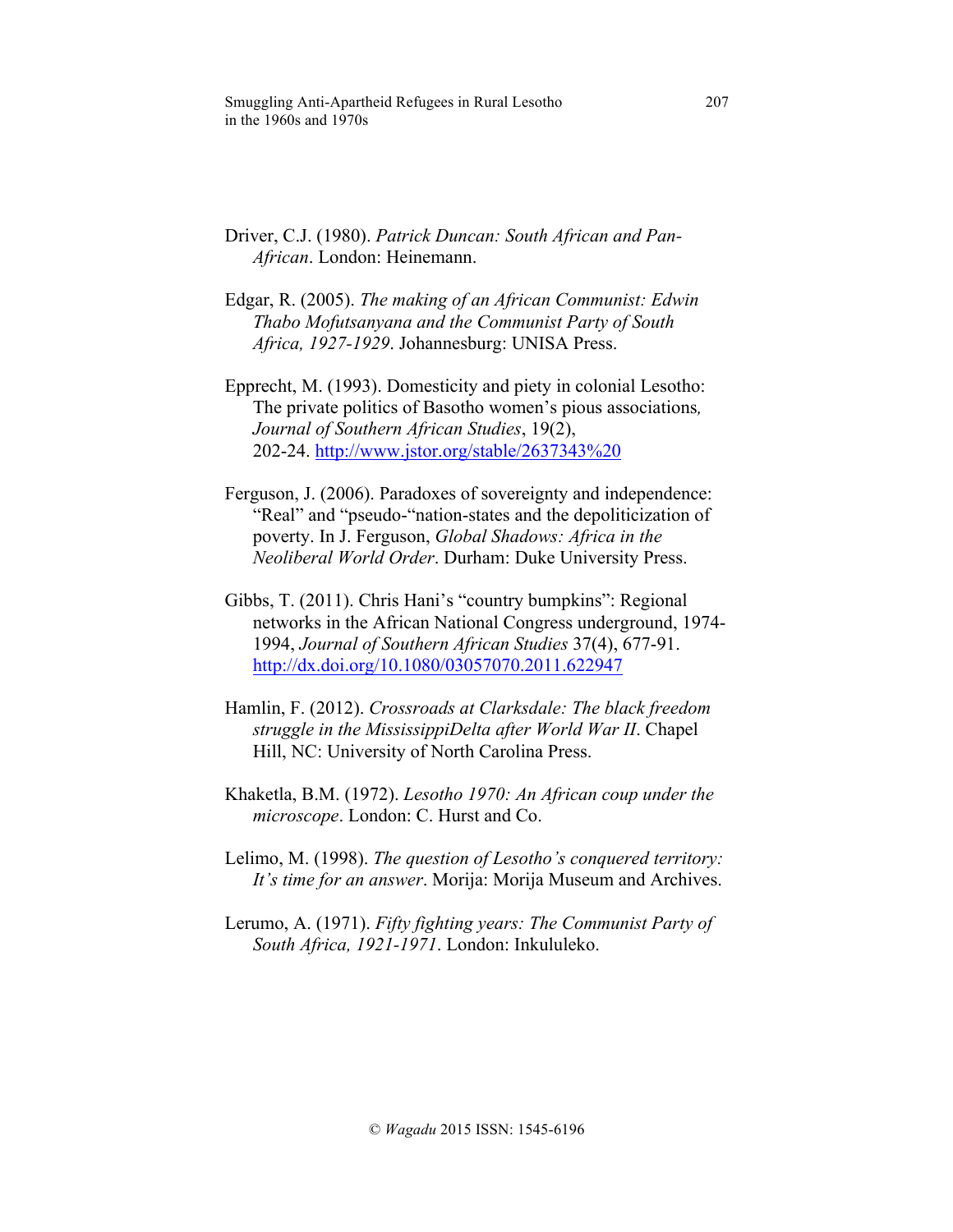- Lissoni, A. (2010). The PAC in Basutoland, c. 1962–1965, *South African Historical Journal*, 62(1), 54-77. http://dx.doi.org/10.1080/02582471003778326
- Machobane, L.B.B.J. (1990). *Government and change in Lesotho, 1800-1966: A study of political institutions*. New York: St. Martin's Press.
- Matlosa, K. (1999). Aid, development, and democracy in Lesotho: 1966-1996. Paper presented at the Center for Southern African Studies, University of the Western Cape, Cape Town, South Africa.
- Maloka, E. (2002). *The South African Communist Party, 1963- 1990*. Pretoria: Africa Institute of South Africa.
- Mphanya, N*.* (2004). *A brief history of the Basutoland Congress Party: Lekhotla la mahatammoho.* Morija: Morija Printing Works.
- Murray, C. (1981). *Families divided: the impact of migrant labour in Lesotho*. Cambridge: Cambridge University Press.
- Polhemus, J. (1985). The refugee factor in Botswana, *Immigrants & Minorities*, 4(1), 28-45. http://dx.doi.org/10.1080/02619288.1985.9974595
- Rwelamira, M. (1990). *Refugees in a chess game: Reflections on Botswana, Lesotho and Swaziland refugee policies.* Uppsala: Scandinavian Institute of African Studies.
- Sharp, J. and A. Spiegel. (1990). Women and wages: Gender and the control of income in farm and Bantustan households, *Journal of Southern African Studies*, 16(3), 527-549